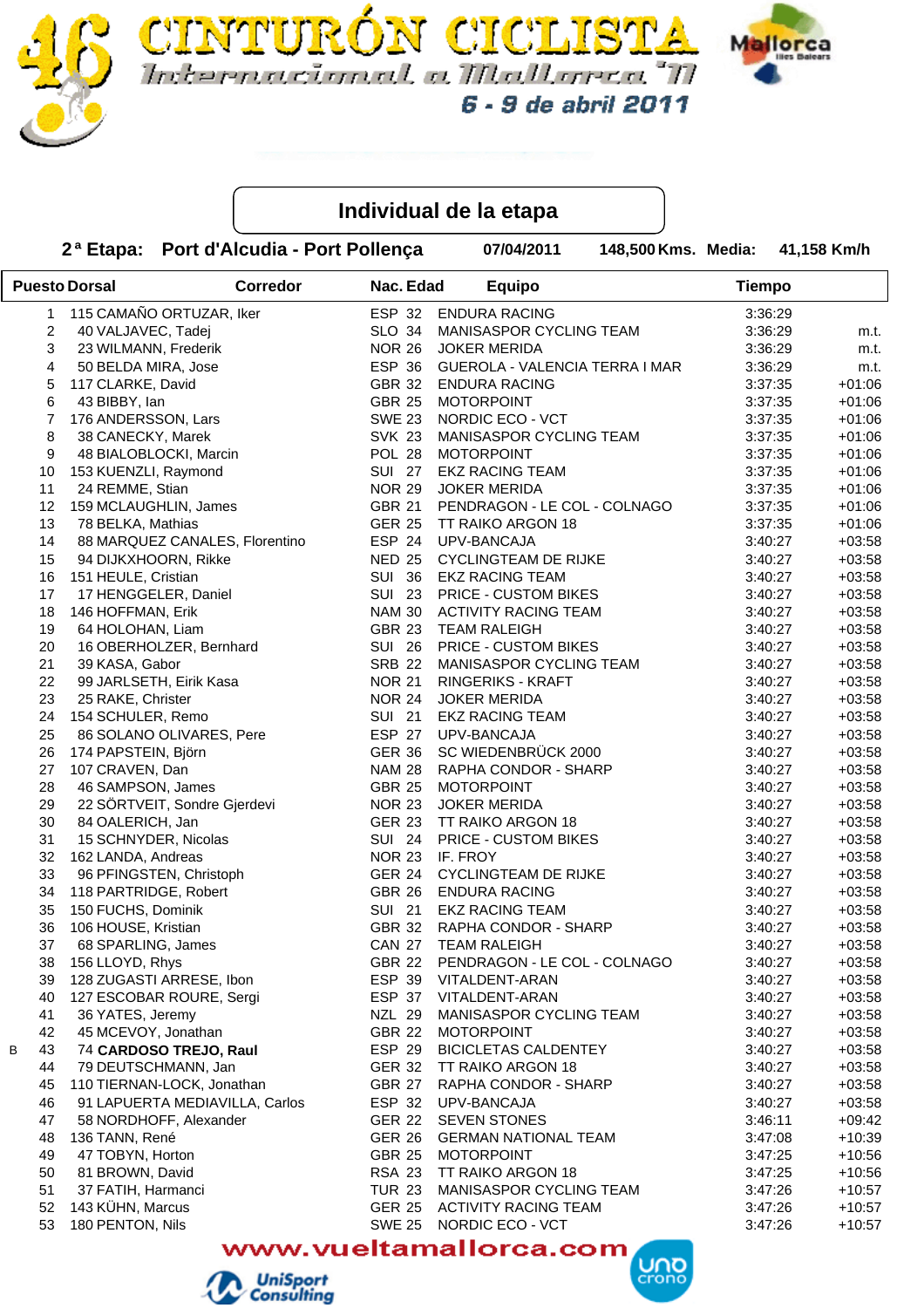



**FURÓN CICLIS** 

 **2 Port d'Alcudia - Port Pollença ª Etapa: 07/04/2011 Media: Km/h**

**148,500 Kms. Media:** 

|     | <b>Puesto Dorsal</b>          | <b>Corredor</b> | Nac. Edad     | <b>Equipo</b>                                      | <b>Tiempo</b> |          |
|-----|-------------------------------|-----------------|---------------|----------------------------------------------------|---------------|----------|
|     | 54 181 GINGSJÖ, Alexander     |                 | <b>SWE 31</b> | NORDIC ECO - VCT                                   | 3:47:54       | $+11:25$ |
| 55  | 183 GAJEWIAK, Alexander       |                 | <b>GER 22</b> | EGN - RADSPORT TEAM                                | 3:48:01       | $+11:32$ |
| 56  | 179 PERSSON, Petter           |                 |               | SWE 26 NORDIC ECO - VCT                            | 3:48:04       | $+11:35$ |
| 57  | 97 STAMSNIJDER, Bas           |                 |               | NED 22 CYCLINGTEAM DE RIJKE                        | 3:48:04       | $+11:35$ |
| 58  | 32 KOCH, Michel               |                 |               | GER 20 LKT TEAM BRANDENBURG                        | 3:48:04       | $+11:35$ |
| 59  | 164 BORRESEN, Magnus          |                 |               | NOR 23 IF. FROY                                    | 3:48:04       | $+11:35$ |
| 60  | 21 AUBERT, Loic               |                 |               | SUI 21 PRICE - CUSTOM BIKES                        | 3:48:04       | $+11:35$ |
| 61  | 95 VAN DER MEIJDEN, Rune      |                 |               | NED 20 CYCLINGTEAM DE RIJKE                        | 3:48:04       | $+11:35$ |
| 62  | 137 SCHULTE LÜNZUM, Markus    |                 |               | GER 20 GERMAN NATIONAL TEAM                        | 3:48:04       | $+11:35$ |
| 63  | 138 SCHELB, Julian            |                 |               | GER 19 GERMAN NATIONAL TEAM                        | 3:48:04       | $+11:35$ |
| 64  | 42 ÖZDEMIR, Bünyamin          |                 | <b>TUR 24</b> | MANISASPOR CYCLING TEAM                            | 3:48:04       | $+11:35$ |
| 65  | 161 HAILE, Dawit              |                 |               | ERI 24 PENDRAGON - LE COL - COLNAGO                | 3:48:04       | $+11:35$ |
| 66  | 167 KORNER, Max Emil          |                 | <b>NOR 20</b> | IF. FROY                                           | 3:48:04       | $+11:35$ |
| 67  | 130 BETALU CONSTANTINO, Josep |                 |               | ESP 34 VITALDENT-ARAN                              | 3:48:04       | $+11:35$ |
| 68  | 100 SAUGSTAD, Stian           |                 |               | NOR 20 RINGERIKS - KRAFT                           | 3:48:04       | $+11:35$ |
| 69  | 19 AREGGER, Marcel            |                 |               | SUI 21 PRICE - CUSTOM BIKES                        | 3:48:04       | $+11:35$ |
| 70  | 7 PEREZ MARTIN, David         |                 |               | ESP 21 H. DE CAÑETE- NAGARES                       | 3:48:04       | $+11:35$ |
| 71  | 1 DOMINGUEZ BARRAGAN, Daniel  |                 |               | ESP 26 H. DE CAÑETE-NAGARES                        | 3:48:10       | $+11:41$ |
| 72  | 190 DVIRI, Dor                |                 |               | ISR 27 VELO CLUB ISRAEL                            | 3:48:10       | $+11:41$ |
| 73  | 55 MARTÍNEZ GARCÍA, Víctor    |                 |               | ESP 26 GUEROLA - VALENCIA TERRA I MAR              | 3:48:10       | $+11:41$ |
| 74  | 52 MARTÍNEZ JIMÉNEZ, Iván     |                 |               | ESP 26 GUEROLA - VALENCIA TERRA I MAR              | 3:48:10       | $+11:41$ |
| 75  | 35 WEICHT, Michael            |                 |               | GER 23 LKT TEAM BRANDENBURG                        | 3:48:10       | $+11:41$ |
| 76  | 34 SCHAFER, Stefan            |                 |               | GER 25 LKT TEAM BRANDENBURG                        | 3:48:14       | $+11:45$ |
| 77  | 85 MIGUEL PARRA, Antonio      |                 |               | ESP 29 UPV-BANCAJA                                 | 3:48:16       | $+11:47$ |
| 78  | 145 STEFFENHANNES, Greger     |                 |               | GER 30 ACTIVITY RACING TEAM                        | 3:50:26       | $+13:57$ |
| 79  | 2 PEREZ ABAD, Isidoro         |                 |               | ESP 26 H. DE CAÑETE- NAGARES                       | 3:50:26       | $+13:57$ |
| 80  | 191 RAHAT, Ayal               |                 |               | ISR 27 VELO CLUB ISRAEL                            | 3:50:26       | $+13:57$ |
| 81  | 189 BÄUMER, Matthias          |                 |               | GER 31 EGN - RADSPORT TEAM                         | 3:50:26       | $+13:57$ |
| 82  | 83 VAN PUYVELDE, Jan          |                 | <b>GER 29</b> | TT RAIKO ARGON 18                                  | 3:50:26       | $+13:57$ |
| 83  | 6 PIZARRO JIMÉNEZ, Rafael     |                 |               | ESP 26 H. DE CAÑETE-NAGARES                        | 3:50:26       | $+13:57$ |
| 84  | 103 HAFSAS, Marius            |                 |               | NOR 20 RINGERIKS - KRAFT                           | 3:50:26       | $+13:57$ |
| 85  | 113 THWAITES, Scott           |                 | <b>GBR 21</b> | <b>ENDURA RACING</b>                               | 3:50:26       | $+13:57$ |
| 86  | 194 KIVETZ, Gil               |                 |               | ISR 35 VELO CLUB ISRAEL                            | 3:51:52       | $+15:23$ |
| 87  | 116 WILKINSON, Callum         |                 |               | GBR 23 ENDURA RACING                               | 3:51:52       | $+15:23$ |
| 88  | 65 CRONSHAW, Mathew           |                 |               | GBR 23 TEAM RALEIGH                                | 3:51:52       | $+15:23$ |
| 89  | 69 HANDLEY, Richard           |                 | <b>GBR 21</b> | <b>TEAM RALEIGH</b>                                | 3:51:52       | $+15:23$ |
| 90  | 178 SVENSSON, Mattias         |                 | <b>SWE 28</b> | NORDIC ECO - VCT                                   | 3:51:52       | $+15:23$ |
| 91  | 152 JOST, Kevin               |                 | <b>SUI 25</b> | <b>EKZ RACING TEAM</b>                             | 3:51:52       | $+15:23$ |
| 92  | 44 ELLIOTT, Malcolm           |                 | <b>GBR 50</b> | <b>MOTORPOINT</b>                                  | 3:51:52       | $+15:23$ |
| 93  | 111 CLANCY, Edward            |                 | GBR 26        | RAPHA CONDOR - SHARP                               | 3:51:52       | $+15:23$ |
| 94  | 129 PRADES REVERTER, Benjami  |                 | ESP 28        | VITALDENT-ARAN                                     | 3:51:52       | $+15:23$ |
| 95  | 108 WINDSOR, Dean             |                 | <b>AUS 25</b> | RAPHA CONDOR - SHARP                               | 3:51:52       | $+15:23$ |
| 96  | 26 BORGERSEN, Reidar          |                 | <b>NOR 31</b> | <b>JOKER MERIDA</b>                                | 3:51:52       | $+15:23$ |
| 97  | 102 MARKASKARD, Leonard       |                 | <b>NOR 21</b> | RINGERIKS - KRAFT                                  | 3:51:52       | $+15:23$ |
|     |                               |                 | <b>SUI 23</b> |                                                    |               |          |
| 98  | 148 ANGST, Moreno             |                 |               | <b>EKZ RACING TEAM</b><br><b>TEAM RALEIGH</b>      | 3:51:52       | $+15:23$ |
| 99  | 66 JONES, Matthew             |                 | <b>GBR 22</b> | SC WIEDENBRÜCK 2000                                | 3:51:52       | $+15:23$ |
| 100 | 172 KOCH, Fritz               |                 | <b>GER 20</b> |                                                    | 3:51:52       | $+15:23$ |
| 101 | 59 KERN, Julian               |                 |               | GER 22 SEVEN STONES<br>GER 22 GERMAN NATIONAL TEAM | 3:51:52       | $+15:23$ |
| 102 | 134 BAUER, Markus             |                 |               |                                                    | 3:51:52       | $+15:23$ |
| 103 | 109 DEMPSTER, Zakkari         |                 |               | AUS 24 RAPHA CONDOR - SHARP                        | 3:51:52       | $+15:23$ |
| 104 | 112 TENNANT, Andrew           |                 |               | GBR 24 RAPHA CONDOR - SHARP                        | 3:51:52       | $+15:23$ |
| 105 | 57 ROTH, Christopher          |                 | <b>GER 21</b> | <b>SEVEN STONES</b>                                | 3:51:52       | $+15:23$ |
| 106 | 29 BARKSCHAT, Tobias          |                 | <b>GER 20</b> | LKT TEAM BRANDENBURG                               | 3:55:03       | $+18:34$ |

www.vueltamallorca.com



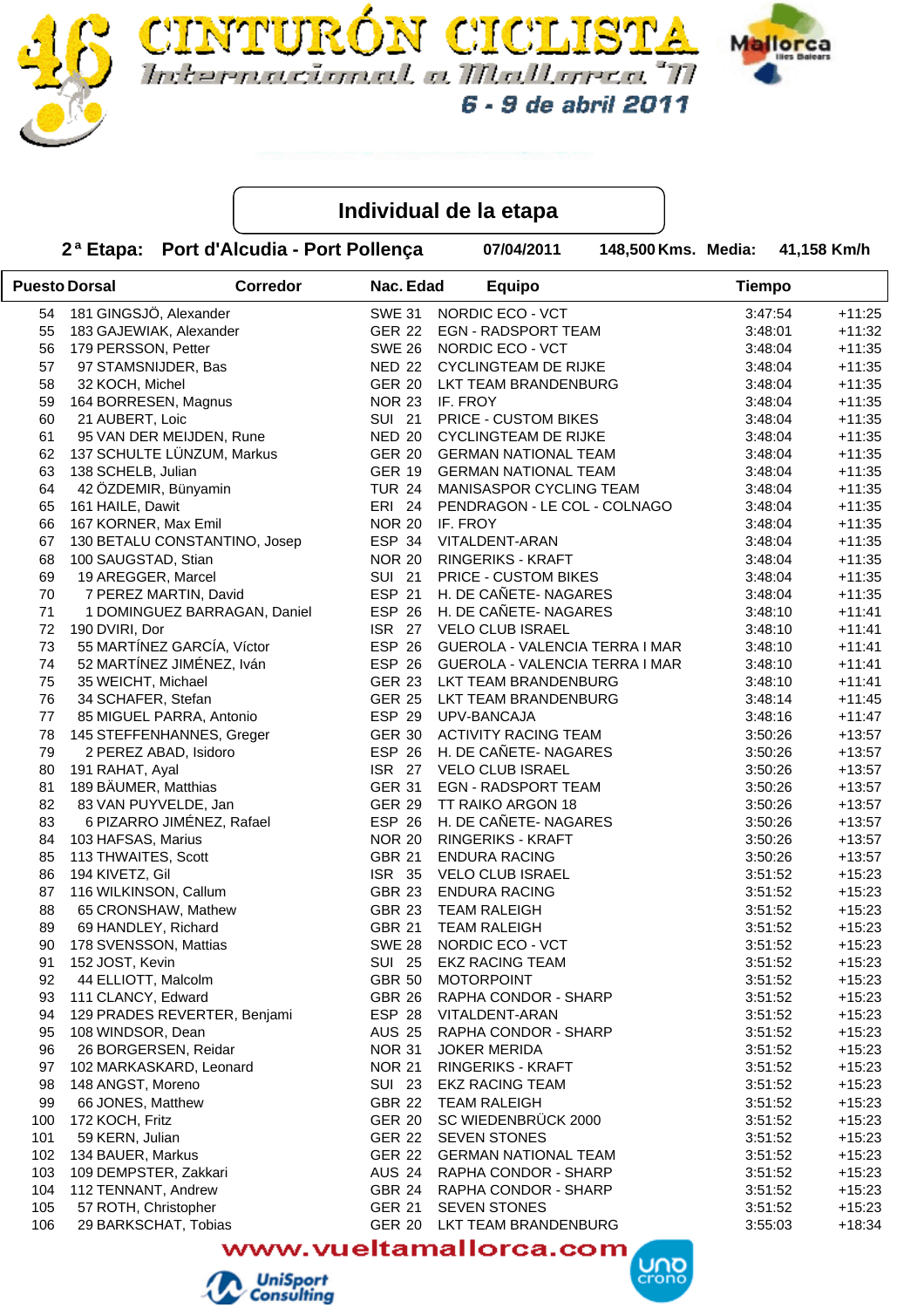



**FURON CICLI** 

2<sup>a</sup> Etapa: Port d'Alcudia - Port Pollença **87/04/2011** 

148,500 Kms. Media: 41,158 Km/h

**UND** 

|   |     | <b>Puesto Dorsal</b>      | <b>Corredor</b>                | Nac. Edad     |          | <b>Equipo</b>                         | <b>Tiempo</b> |          |
|---|-----|---------------------------|--------------------------------|---------------|----------|---------------------------------------|---------------|----------|
|   | 107 | 144 ANSCHÜTZ, Patrik      |                                | <b>GER 30</b> |          | <b>ACTIVITY RACING TEAM</b>           | 3:55:03       | $+18:34$ |
|   | 108 | 193 COHEN, Noam           |                                | <b>ISR 21</b> |          | VELO CLUB ISRAEL                      | 3:55:03       | $+18:34$ |
|   | 109 |                           | 139 BÖHM GRÄBER, Wenzel        | GER 19        |          | <b>GERMAN NATIONAL TEAM</b>           | 3:55:03       | $+18:34$ |
| B | 110 |                           | 14 TORRES BARCELO, Albert      | <b>ESP 21</b> |          | <b>TOYOTA METAL BLINDS</b>            | 3:55:03       | $+18:34$ |
|   | 111 | 165 ORSET, Jonas          |                                | <b>NOR 21</b> | IF. FROY |                                       | 3:55:03       | $+18:34$ |
|   | 112 | 33 MEIER, Tino            |                                | GER 24        |          | LKT TEAM BRANDENBURG                  | 3:55:03       | $+18:34$ |
|   | 113 | 30 BARTKO, Robert         |                                |               |          | GER 36 LKT TEAM BRANDENBURG           | 3:55:03       | $+18:34$ |
|   | 114 | 31 HEIDER, Johannes       |                                |               |          | GER 24 LKT TEAM BRANDENBURG           | 3:55:03       | $+18:34$ |
|   | 115 | 185 FASTRING, Boris       |                                |               |          | GER 35 EGN - RADSPORT TEAM            | 3:55:03       | $+18:34$ |
|   | 116 | 62 KNAUER, Florenz        |                                |               |          | GER 22 SEVEN STONES                   | 3:55:03       | $+18:34$ |
| B | 117 | 73 MARIN MAYOL, Juan      |                                | ESP 21        |          | <b>BICICLETAS CALDENTEY</b>           | 3:55:03       | $+18:34$ |
| B | 118 | 122 PERRYMAN, Jason       |                                | <b>BAR 24</b> |          | <b>GRUPO FONTANET</b>                 | 3:55:03       | $+18:34$ |
|   | 119 | 187 LOOS, Tobias          |                                |               |          | GER 20 EGN - RADSPORT TEAM            | 3:55:03       | $+18:34$ |
| B | 120 | 75 MAS FERRER, Pedro      |                                | ESP 36        |          | <b>BICICLETAS CALDENTEY</b>           | 3:55:03       | $+18:34$ |
|   | 121 | 20 KALT, Lukas            |                                |               |          | SUI 24 PRICE - CUSTOM BIKES           | 3:55:03       | $+18:34$ |
|   | 122 | 119 HAYLES, Robert        |                                |               |          | GBR 38 ENDURA RACING                  | 3:55:03       | $+18:34$ |
|   | 123 | 135 EYRING, Andy          |                                |               |          | GER 22 GERMAN NATIONAL TEAM           | 3:55:03       | $+18:34$ |
|   | 124 | 192 SPEKTOR, Ori          |                                |               |          | ISR 20 VELO CLUB ISRAEL               | 3:55:03       | $+18:34$ |
|   | 125 | 141 HOFBAUER, Rolf        |                                |               |          | GER 25 ACTIVITY RACING TEAM           | 3:55:03       | $+18:34$ |
| В | 126 |                           | 13 BATLE CAIMARI, Juan         |               |          | ESP 24 TOYOTA METAL BLINDS            | 3:55:03       | $+18:34$ |
|   | 127 | 82 TOLLES, Joachim        |                                | <b>GER 25</b> |          | TT RAIKO ARGON 18                     | 3:55:03       | $+18:34$ |
|   | 128 | 149 CONRAD, Luca          |                                | <b>SUI 23</b> |          | <b>EKZ RACING TEAM</b>                | 3:55:03       | $+18:34$ |
|   | 129 | 61 JOHR, Olivier          |                                | <b>GER 22</b> |          | <b>SEVEN STONES</b>                   | 3:55:03       | $+18:34$ |
| B | 130 |                           | 71 AMER PASTOR, Sebastian      |               |          | ESP 25 BICICLETAS CALDENTEY           | 3:55:03       | $+18:34$ |
|   | 131 |                           | 51 PACHECO TORRES, Francisco J |               |          | ESP 29 GUEROLA - VALENCIA TERRA I MAR | 3:55:03       | $+18:34$ |
|   | 132 | 140 STRECKER, Fabian      |                                | <b>GER 21</b> |          | <b>GERMAN NATIONAL TEAM</b>           | 3:55:03       | $+18:34$ |
|   | 133 | 63 PFEIFER, Ron           |                                | <b>GER 20</b> |          | <b>SEVEN STONES</b>                   | 3:55:03       | $+18:34$ |
|   | 134 | 92 KRAUWEL, Bas           |                                | <b>NED 20</b> |          | <b>CYCLINGTEAM DE RIJKE</b>           | 3:55:03       | $+18:34$ |
|   | 135 |                           | 104 FLOTTEN, Audun Brekke      | <b>NOR 21</b> |          | <b>RINGERIKS - KRAFT</b>              | 3:55:03       | $+18:34$ |
|   | 136 | 70 KIPLING, Matthew       |                                | <b>GBR 29</b> |          | <b>TEAM RALEIGH</b>                   | 3:55:03       | $+18:34$ |
|   | 137 | 67 PARNES, Ryan           |                                | <b>USA 27</b> |          | <b>TEAM RALEIGH</b>                   | 3:55:03       | $+18:34$ |
|   | 138 | 101 GORNES, Daniel Slatto |                                | <b>NOR 20</b> |          | RINGERIKS - KRAFT                     | 3:55:03       | $+18:34$ |
|   | 139 |                           |                                |               |          | ESP 20 VITALDENT-ARAN                 |               |          |
|   |     | 142 HORSTMAN, Simon       | 131 NADAL MAGRINYA, Josep      | <b>GER 31</b> |          |                                       | 3:55:03       | $+18:34$ |
|   | 140 |                           |                                |               |          | <b>ACTIVITY RACING TEAM</b>           | 3:55:03       | $+18:34$ |
|   | 141 | 93 VERMEULEN, Jeff        |                                |               |          | NED 23 CYCLINGTEAM DE RIJKE           | 3:55:03       | $+18:34$ |
|   | 142 |                           | 56 VELASCO BERNUZ, Raul        | ESP 21        |          | GUEROLA - VALENCIA TERRA I MAR        | 3:55:03       | $+18:34$ |
|   | 143 | 41 PODGORNIK, Dean        |                                | SLO 32        |          | MANISASPOR CYCLING TEAM               | 3:55:03       | $+18:34$ |
| В | 144 |                           | 90 CRESPI RAMOS, Daniel        |               |          | ESP 26 UPV-BANCAJA                    | 3:55:03       | $+18:34$ |
|   | 145 |                           | 54 RUIZ CUBILLO, José Luis     | ESP 28        |          | GUEROLA - VALENCIA TERRA I MAR        | 3:55:03       | $+18:34$ |
|   | 146 | 53 DÍAZ BUJ, Iván         |                                | <b>ESP 29</b> |          | GUEROLA - VALENCIA TERRA I MAR        | 3:55:03       | $+18:34$ |
|   | 147 | 169 KLEMME, Dennis        |                                | <b>GER 23</b> |          | SC WIEDENBRÜCK 2000                   | 3:55:03       | $+18:34$ |
|   | 148 | 170 KLEMME, Daniel        |                                | <b>GER 20</b> |          | SC WIEDENBRÜCK 2000                   | 3:55:03       | $+18:34$ |
| B | 149 |                           | 8 MUNTANER JUANEDA, David      | <b>ESP 28</b> |          | <b>TOYOTA METAL BLINDS</b>            | 3:55:03       | $+18:34$ |
| В | 150 | 76 PINTO, Manuel S        |                                | <b>ARG 35</b> |          | <b>BICICLETAS CALDENTEY</b>           | 3:55:03       | $+18:34$ |
|   | 151 |                           | 18 RUTISHAUSER, Andreas        | <b>SUI 44</b> |          | PRICE - CUSTOM BIKES                  | 3:55:03       | $+18:34$ |
|   | 152 | 186 KLESSA, Tim           |                                | <b>GER 24</b> |          | <b>EGN - RADSPORT TEAM</b>            | 3:55:03       | $+18:34$ |
|   | 153 | 188 SYDLIK, Tobias        |                                | <b>GER 25</b> |          | <b>EGN - RADSPORT TEAM</b>            | 3:55:03       | $+18:34$ |
|   | 154 | 175 SIEVERS, Holger       |                                | <b>GER 43</b> |          | SC WIEDENBRÜCK 2000                   | 3:55:03       | $+18:34$ |
|   | 155 | 173 MUELLER, Phillip      |                                | <b>GER 20</b> |          | SC WIEDENBRÜCK 2000                   | 3:55:03       | $+18:34$ |
|   | 156 | 163 LANDA, Knut           |                                | <b>NOR 21</b> | IF. FROY |                                       | 3:55:03       | $+18:34$ |
|   | 157 | 166 EKELI, Eivind         |                                | <b>NOR 22</b> | IF. FROY |                                       | 3:55:03       | $+18:34$ |
|   | 158 |                           | 98 VREUGDENHIL, Stefan         | <b>NED 22</b> |          | <b>CYCLINGTEAM DE RIJKE</b>           | 3:55:03       | $+18:34$ |
|   | 159 | 80 HASSINK, Arne          |                                | <b>NED 27</b> |          | TT RAIKO ARGON 18                     | 3:55:03       | $+18:34$ |
|   |     |                           |                                |               | -----    |                                       |               |          |

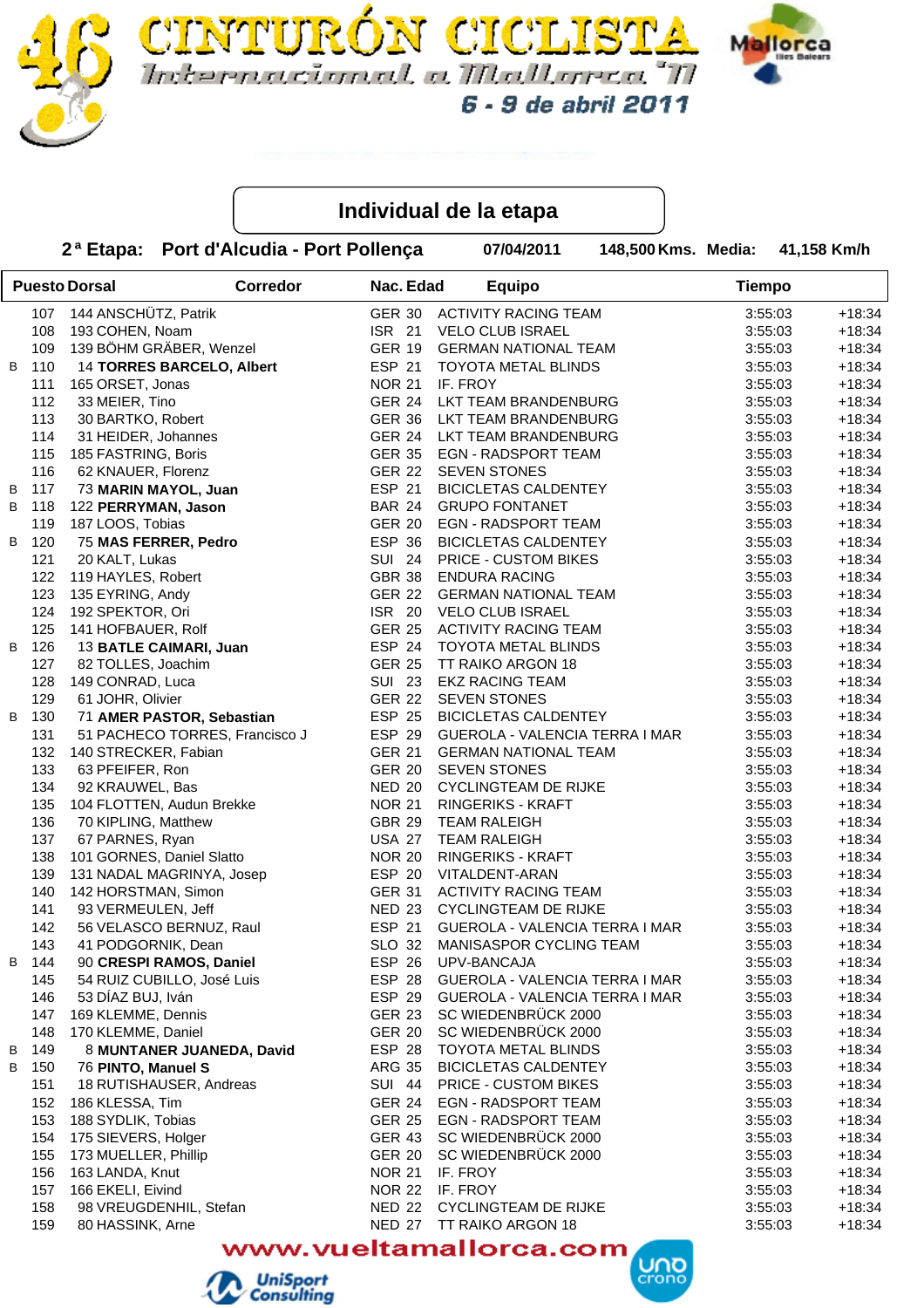



**FURÓN CICLIS** 

 **2 Port d'Alcudia - Port Pollença ª Etapa: 07/04/2011 Media: Km/h**

6 - 9 de abril 2011

**148,500 Kms. Media:** 

|   |              | <b>Puesto Dorsal</b>    | Corredor                         | Nac. Edad     | <b>Equipo</b>                | <b>Tiempo</b> |          |
|---|--------------|-------------------------|----------------------------------|---------------|------------------------------|---------------|----------|
|   | 160          | 157 MOZLEY, Jonathan    |                                  | GBR 24        | PENDRAGON - LE COL - COLNAGO | 4:00:15       | $+23:46$ |
|   | 161          | 160 MARTÍN, Jake        |                                  | <b>GBR 19</b> | PENDRAGON - LE COL - COLNAGO | 4:01:58       | $+25:29$ |
|   | 162          | 158 OPIE, Chris         |                                  | <b>GBR 24</b> | PENDRAGON - LE COL - COLNAGO | 4:02:05       | $+25:36$ |
| В | 163          |                         | 121 GONZALVEZ LLITERAS, Salvador | <b>ESP 19</b> | <b>GRUPO FONTANET</b>        | 4:02:05       | $+25:36$ |
|   | 164          | 147 STEFFEN, Beck       |                                  | <b>GER 21</b> | <b>ACTIVITY RACING TEAM</b>  | 4:02:05       | $+25:36$ |
|   | 165          | 171 KOEHLER, Falko      |                                  | <b>GER 20</b> | SC WIEDENBRÜCK 2000          | 4:02:05       | $+25:36$ |
| B | 166          |                         | 124 SOTO MANRESA, Miguel         | <b>ESP 21</b> | <b>GRUPO FONTANET</b>        | 4:02:07       | $+25:38$ |
| В | 167          | 126 TUR YERN, Aitor     |                                  | ESP 20        | <b>GRUPO FONTANET</b>        | 4:02:07       | $+25:38$ |
| В | 168          |                         | 123 QUETGLAS RIERA, Bartolomeu   | <b>ESP 52</b> | <b>GRUPO FONTANET</b>        | 4:02:07       | $+25:38$ |
|   | 169          |                         | 12 BERNAL ROSIQUE, Pablo Aitor   | ESP 25        | TOYOTA METAL BLINDS          | 4:02:07       | $+25:38$ |
| B | 170          | 132 LOPEZ LLULL, Jose M |                                  | ESP 20        | VITALDENT-ARAN               | 4:02:07       | $+25:38$ |
| B | 171          |                         | 72 ARTIGUES RAMIS, Francesc      | ESP 29        | <b>BICICLETAS CALDENTEY</b>  | 4:02:07       | $+25:38$ |
|   | 172          |                         | 89 MORA VEDRI, Sebastián         | ESP 23        | UPV-BANCAJA                  | 4:02:07       | $+25:38$ |
|   | 173          |                         | 5 RODRÍGUEZ CAMPOS, Diego        | <b>ESP 31</b> | H. DE CAÑETE- NAGARES        | 4:03:13       | $+26:44$ |
|   | 174          | 177 ANDERSSON, Mats     |                                  | <b>SWE 21</b> | NORDIC ECO - VCT             | 4:08:03       | $+31:34$ |
|   | <b>FCO</b>   | 182 KULLGREN, Erik      |                                  | <b>SWE 22</b> | NORDIC ECO - VCT             | 4:18:41       | $+42:12$ |
|   | B FCO        |                         | 125 LEGGETT WALTERS, David       | ESP 26        | <b>GRUPO FONTANET</b>        | 4:20:36       | $+44:07$ |
|   | B FCO        |                         | 3 BALLESTER LLOVERA, Antonio     | ESP 20        | H. DE CAÑETE- NAGARES        | 4:20:36       | $+44:07$ |
|   | B FCO        | 77 BAUZA RIGO, Toni     |                                  | ESP 34        | <b>BICICLETAS CALDENTEY</b>  | 4:20:36       | $+44:07$ |
|   | ABN          | 120 ALOMAR MUNAR, Mateu |                                  | ESP 20        | <b>GRUPO FONTANET</b>        |               |          |
|   | <b>B ABN</b> |                         | 11 RADERMACHER BRAUER, Felix     | ESP 20        | <b>TOYOTA METAL BLINDS</b>   |               |          |
|   | <b>B ABN</b> |                         | 10 PASTOR TOMAS, Vicente         | ESP 20        | <b>TOYOTA METAL BLINDS</b>   |               |          |
|   | ABN          |                         | 4 MARQUEZ ROMERO, Jose A         | <b>ESP 21</b> | H. DE CAÑETE- NAGARE         |               |          |
|   | <b>B ABN</b> |                         | 9 MUNTANER JUANEDA, Alberto      | ESP 23        | <b>TOYOTA METAL BLINDS</b>   |               |          |
|   | <b>B ABN</b> |                         | 87 SERRANO CARDONA, Fco Jose     | ESP 19        | UPV-BANCAJA                  |               |          |
|   | ABN          | 105 UTHUS, Martin       |                                  | <b>NOR 21</b> | <b>RINGERIKS - KRAFT</b>     |               |          |
|   | <b>ABN</b>   |                         | 114 WETTERHALL, Alexander        | <b>SWE 25</b> | <b>ENDURA RACING</b>         |               |          |
|   | ABN          | 155 BARKER, Yanto       |                                  | <b>GBR 31</b> | PENDRAGON - LE COL -         |               |          |
|   | <b>ABN</b>   | 184 GAJEWIAK, Tim       |                                  | GER 23        | <b>EGN - RADSPORT TEAM</b>   |               |          |
|   | ABN          |                         | 133 CASENY CATALA, Rubén         | ESP 25        | VITALDENT-ARAN               |               |          |

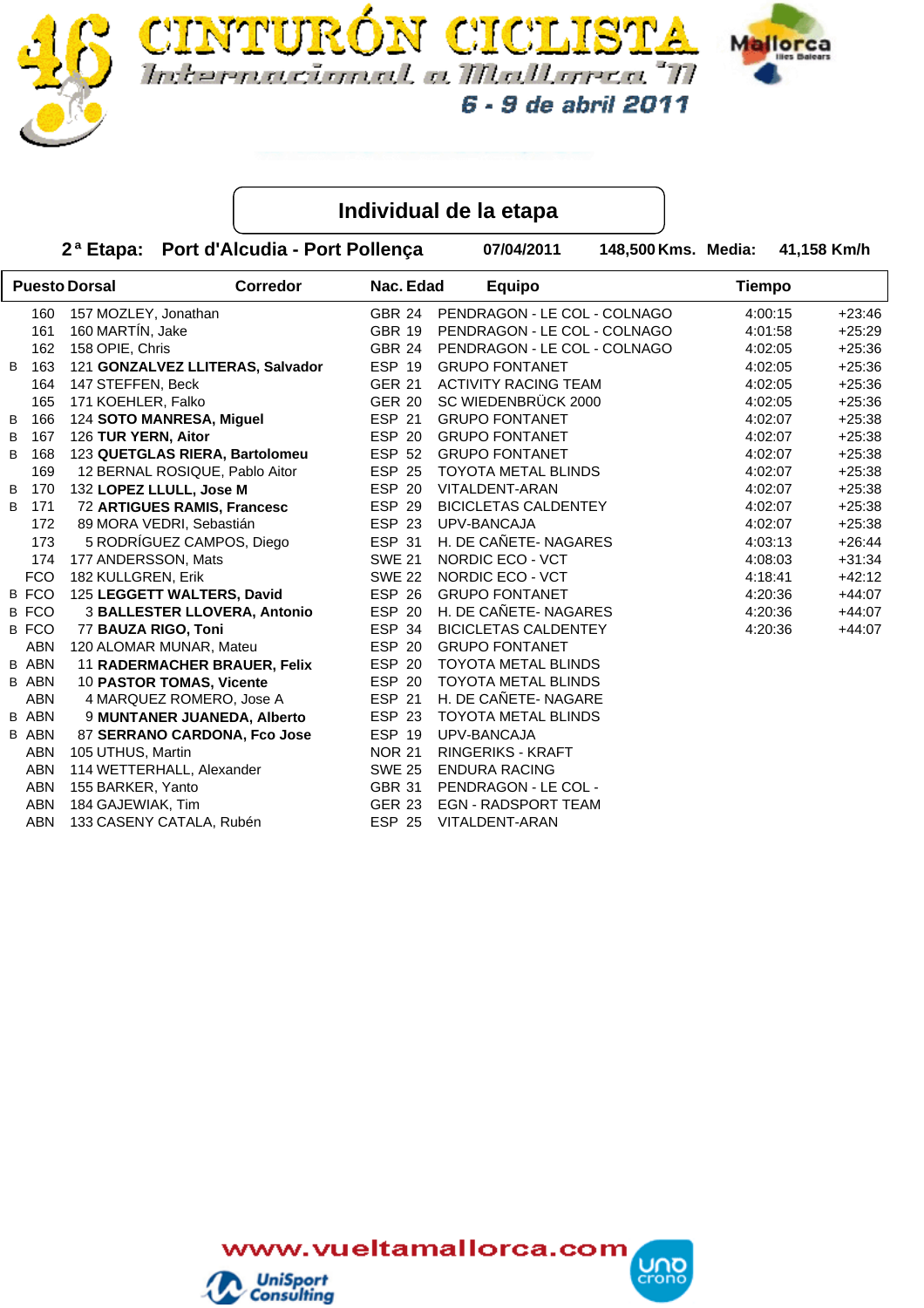



**IURÓN CICLIS** 

6 - 9 de abril 2011

Internacional a Mallanea "M

|   |    | 2ª Etapa: Port d'Alcudia - Port Pollença |            | 07/04/2011                        | 155,600 Kms. Media: |               | 41,524 Km/h  |
|---|----|------------------------------------------|------------|-----------------------------------|---------------------|---------------|--------------|
|   |    | <b>PuestoDorsalCorredor</b>              |            | Nac.Edad<br><b>Equipo</b>         |                     | <b>Tiempo</b> | СC           |
|   | 1  | 50 BELDA MIRA, Jose                      | <b>ESP</b> | 36 GUEROLA - VALENCIA TERRA I MAR |                     | 3:44:50       | 98           |
|   | 2  | 115 CAMAÑO ORTUZAR, Iker                 | <b>ESP</b> | 32 ENDURA RACING                  |                     | 3:45:05       | $+15 97$     |
|   | 3  | 23 WILMANN, Frederik                     | <b>NOR</b> | <b>26 JOKER MERIDA</b>            |                     | 3:45:15       | $+25 24$     |
|   | 4  | 40 VALJAVEC, Tadej                       | <b>SLO</b> | 34 MANISASPOR CYCLING TEAM        |                     | 3:45:37       | $+47$ 54     |
|   | 5  | 43 BIBBY, Ian                            | GBR        | 25 MOTORPOINT                     |                     | 3:46:03       | $+01:13 83$  |
|   | 6  | 48 BIALOBLOCKI, Marcin                   | POL        | 28 MOTORPOINT                     |                     | 3:46:13       | $+01:23$ 29  |
|   | 7  | 176 ANDERSSON, Lars                      | SWE        | 23 NORDIC ECO - VCT               |                     | 3:46:30       | $+01:40$ 98  |
|   | 8  | 24 REMME, Stian                          | <b>NOR</b> | 29 JOKER MERIDA                   |                     | 3:46:30       | $+01:40 98$  |
|   | 9  | 153 KUENZLI, Raymond                     | SUI        | 27 EKZ RACING TEAM                |                     | 3:46:31       | $+01:41 10$  |
|   | 10 | 117 CLARKE, David                        | GBR        | 32 ENDURA RACING                  |                     | 3:46:31       | $+01:41$ 44  |
| s | 11 | 159 MCLAUGHLIN, James                    | GBR        | 21 PENDRAGON - LE COL - COLNAGO   |                     | 3:46:34       | $+01:44 66$  |
|   | 12 | 78 BELKA, Mathias                        | GER        | 25 TT RAIKO ARGON 18              |                     | 3:46:44       | $+01:54 49$  |
|   | 13 | 38 CANECKY, Marek                        | <b>SVK</b> | 23 MANISASPOR CYCLING TEAM        |                     | 3:47:09       | $+02:19$ 58  |
|   | 14 | 127 ESCOBAR ROURE, Sergi                 | <b>ESP</b> | 37 VITALDENT-ARAN                 |                     | 3:49:07       | $+04:17$ 8   |
|   | 15 | 146 HOFFMAN, Erik                        | NAM        | <b>30 ACTIVITY RACING TEAM</b>    |                     | 3:49:17       | $+04:27$ 37  |
|   | 16 | 25 RAKE, Christer                        | <b>NOR</b> | 24 JOKER MERIDA                   |                     | 3:49:18       | $+04:28$  25 |
|   | 17 | 96 PFINGSTEN, Christoph                  | GER        | 24 CYCLINGTEAM DE RIJKE           |                     | 3:49:19       | $+04:29$ 51  |
| s | 18 | 45 MCEVOY, Jonathan                      | <b>GBR</b> | 22 MOTORPOINT                     |                     | 3:49:20       | $+04:30 76$  |
|   | 19 | 118 PARTRIDGE, Robert                    | GBR        | <b>26 ENDURA RACING</b>           |                     | 3:49:24       | $+04:34 40$  |
|   | 20 | 94 DIJKXHOORN, Rikke                     | <b>NED</b> | 25 CYCLINGTEAM DE RIJKE           |                     | 3:49:25       | $+04:35 21$  |
|   | 21 | 110 TIERNAN-LOCK, Jonathan               | <b>GBR</b> | 27 RAPHA CONDOR - SHARP           |                     | 3:49:26       | $+04:36 33$  |
|   |    | 22 107 CRAVEN, Dan                       | NAM        | 28 RAPHA CONDOR - SHARP           |                     | 3:49:27       | $+04:37 49$  |
|   | 23 | 68 SPARLING, James                       | CAN        | 27 TEAM RALEIGH                   |                     | 3:49:27       | $+04:37$ 75  |
|   | 24 | 15 SCHNYDER, Nicolas                     | SUI        | 24 PRICE - CUSTOM BIKES           |                     | 3:49:28       | $+04:38 27$  |
|   | 25 | 16 OBERHOLZER, Bernhard                  | SUI        | 26 PRICE - CUSTOM BIKES           |                     | 3:49:31       | $+04:41 55$  |
| s | 26 | 99 JARLSETH, Eirik Kasa                  | <b>NOR</b> | 21 RINGERIKS - KRAFT              |                     | 3:49:31       | $+04:41 96$  |
|   | 27 | 36 YATES, Jeremy                         | <b>NZL</b> | 29 MANISASPOR CYCLING TEAM        |                     | 3:49:35       | $+04:45$  15 |
|   | 28 | 106 HOUSE, Kristian                      | <b>GBR</b> | 32 RAPHA CONDOR - SHARP           |                     | 3:49:35       | $+04:45 64$  |
|   | 29 | 17 HENGGELER, Daniel                     | <b>SUI</b> | 23 PRICE - CUSTOM BIKES           |                     | 3:49:38       | $+04:48 50$  |
|   | 30 | 128 ZUGASTI ARRESE, Ibon                 | <b>ESP</b> | 39 VITALDENT-ARAN                 |                     | 3:49:44       | $+04:54$ 3   |
|   | 31 | 174 PAPSTEIN, Björn                      | <b>GER</b> | 36 SC WIEDENBRÜCK 2000            |                     | 3:49:46       | $+04:56 36$  |
|   | 32 | 84 OALERICH, Jan                         | <b>GER</b> | 23 TT RAIKO ARGON 18              |                     | 3:49:46       | $+04:56 37$  |
|   | 33 | 22 SÖRTVEIT, Sondre Gjerdevi             | NOR .      | 23 JOKER MERIDA                   |                     | 3:49:46       | $+04:56 95$  |
| s | 34 | 39 KASA, Gabor                           | <b>SRB</b> | 22 MANISASPOR CYCLING TEAM        |                     | 3:49:54       | $+05:04 67$  |
|   | 35 | 46 SAMPSON, James                        |            | GBR 25 MOTORPOINT                 |                     | 3:50:00       | $+05:10 84$  |
|   | 36 | 64 HOLOHAN, Liam                         | <b>GBR</b> | 23 TEAM RALEIGH                   |                     | 3:50:04       | $+05:14 44$  |
|   | 37 | 86 SOLANO OLIVARES, Pere                 | <b>ESP</b> | 27 UPV-BANCAJA                    |                     | 3:50:06       | $+05:16 39$  |
|   | 38 | 162 LANDA, Andreas                       | NOR        | 23 IF. FROY                       |                     | 3:50:07       | $+05:17 68$  |
|   | 39 | 151 HEULE, Cristian                      | SUI        | 36 EKZ RACING TEAM                |                     | 3:50:08       | $+05:18$ 2   |
|   | 40 | 79 DEUTSCHMANN, Jan                      | GER        | 32 TT RAIKO ARGON 18              |                     | 3:50:10       | $+05:20 61$  |
| s | 41 | 156 LLOYD, Rhys                          | <b>GBR</b> | 22 PENDRAGON - LE COL - COLNAGO   |                     | 3:50:10       | $+05:20 68$  |
|   | 42 | 91 LAPUERTA MEDIAVILLA, Carlos           | <b>ESP</b> | 32 UPV-BANCAJA                    |                     | 3:50:13       | $+05:23 80$  |
|   | 43 | 88 MARQUEZ CANALES, Florentino           | <b>ESP</b> | 24 UPV-BANCAJA                    |                     | 3:50:22       | $+05:32 49$  |
| s | 44 | 154 SCHULER, Remo                        | SUI        | 21 EKZ RACING TEAM                |                     | 3:50:25       | $+05:35 10$  |
| s | 45 | 150 FUCHS, Dominik                       | SUI        | 21 EKZ RACING TEAM                |                     | 3:50:29       | $+05:39 95$  |
| В | 46 | 74 CARDOSO TREJO, Raul                   | ESP.       | 29 BICICLETAS CALDENTEY           |                     | 3:50:56       | $+06:06$ 5   |
| s | 47 | 58 NORDHOFF, Alexander                   | GER        | 22 SEVEN STONES                   |                     | 3:55:47       | $+10:57$ 79  |
|   | 48 | 136 TANN, René                           | GER        | 26 GERMAN NATIONAL TEAM           |                     | 3:56:39       | $+11:49 80$  |
|   | 49 | 181 GINGSJÖ, Alexander                   | SWE        | 31 NORDIC ECO - VCT               |                     | 3:56:39       | $+11:49 91$  |
|   | 50 | 47 TOBYN, Horton                         | GBR        | <b>25 MOTORPOINT</b>              |                     | 3:56:48       | $+11:58$ 5   |
|   | 51 | 81 BROWN, David                          | RSA        | 23 TT RAIKO ARGON 18              |                     | 3:56:49       | $+11:59$ 8   |
|   | 52 | 34 SCHAFER, Stefan                       | GER        | 25 LKT TEAM BRANDENBURG           |                     | 3:56:50       | $+12:00 89$  |

www.vueltamallorca.com



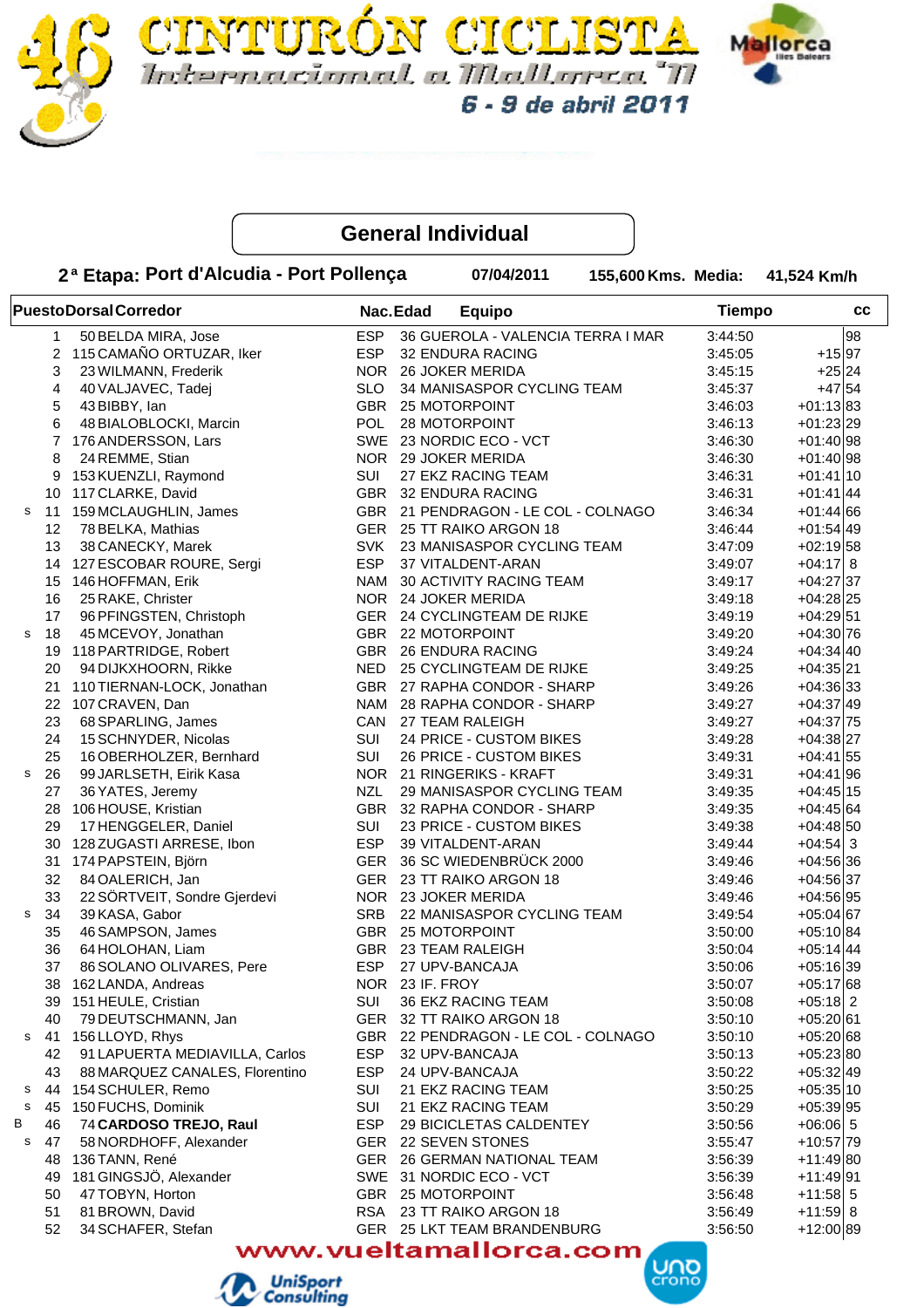



**FURÓN CICLIST** 

|             |       | 2ª Etapa: Port d'Alcudia - Port Pollença |            |                 | 07/04/2011                        | 155,600 Kms. Media: |               | 41,524 Km/h  |
|-------------|-------|------------------------------------------|------------|-----------------|-----------------------------------|---------------------|---------------|--------------|
|             |       | <b>PuestoDorsalCorredor</b>              |            | Nac.Edad        | <b>Equipo</b>                     |                     | <b>Tiempo</b> | cc           |
| s           |       | 53 100 SAUGSTAD, Stian                   |            |                 | NOR 20 RINGERIKS - KRAFT          |                     | 3:56:53       | $+12:03 40$  |
| s           | 54    | 32 KOCH, Michel                          |            |                 | GER 20 LKT TEAM BRANDENBURG       |                     | 3:56:54       | $+12:04$ 26  |
| s           | 55    | 97 STAMSNIJDER, Bas                      | <b>NED</b> |                 | 22 CYCLINGTEAM DE RIJKE           |                     | 3:56:57       | $+12:07$ 72  |
|             | 56    | 180 PENTON, Nils                         |            |                 | SWE 25 NORDIC ECO - VCT           |                     | 3:57:04       | $+12:14 94$  |
|             | 57    | 179 PERSSON, Petter                      | SWE        |                 | 26 NORDIC ECO - VCT               |                     | 3:57:11       | $+12:21$  22 |
|             | 58    | 85 MIGUEL PARRA, Antonio                 | <b>ESP</b> |                 | 29 UPV-BANCAJA                    |                     | 3:57:17       | $+12:27 35$  |
| s           | 59    | 19 AREGGER, Marcel                       | SUI        |                 | 21 PRICE - CUSTOM BIKES           |                     | 3:57:20       | $+12:30$ 3   |
| $\mathbf S$ | 60    | 95 VAN DER MEIJDEN, Rune                 | <b>NED</b> |                 | 20 CYCLINGTEAM DE RIJKE           |                     | 3:57:23       | $+12:33 43$  |
|             | 61    | 37 FATIH, Harmanci                       | TUR        |                 | 23 MANISASPOR CYCLING TEAM        |                     | 3:57:23       | $+12:33 86$  |
|             | 62    | 1 DOMINGUEZ BARRAGAN, Daniel             | <b>ESP</b> |                 | 26 H. DE CAÑETE- NAGARES          |                     | 3:57:25       | $+12:35 14$  |
|             | 63    | 35 WEICHT, Michael                       |            |                 | GER 23 LKT TEAM BRANDENBURG       |                     | 3:57:25       | $+12:35 99$  |
|             | 64    | 130 BETALU CONSTANTINO, Josep            | <b>ESP</b> |                 | 34 VITALDENT-ARAN                 |                     | 3:57:28       | $+12:38 80$  |
|             | 65    | 42 ÖZDEMIR, Bünyamin                     | TUR        |                 | 24 MANISASPOR CYCLING TEAM        |                     | 3:57:31       | $+12:41 99$  |
| s           | 66    | 21 AUBERT, Loic                          | <b>SUI</b> |                 | 21 PRICE - CUSTOM BIKES           |                     | 3:57:32       | $+12:42 16$  |
|             | 67    | 143 KÜHN, Marcus                         | <b>GER</b> |                 | 25 ACTIVITY RACING TEAM           |                     | 3:57:32       | $+12:42 30$  |
|             | 68    | 52 MARTÍNEZ JIMÉNEZ, Iván                | <b>ESP</b> |                 | 26 GUEROLA - VALENCIA TERRA I MAR |                     | 3:57:33       | $+12:43 60$  |
| s           | 69    | 167 KORNER, Max Emil                     | <b>NOR</b> | 20 IF. FROY     |                                   |                     | 3:57:35       | $+12:45$ 3   |
|             | 70    | 55 MARTÍNEZ GARCÍA, Víctor               | <b>ESP</b> |                 | 26 GUEROLA - VALENCIA TERRA I MAR |                     | 3:57:35       | $+12:45 99$  |
| s           |       | 71 138 SCHELB, Julian                    | <b>GER</b> |                 | <b>19 GERMAN NATIONAL TEAM</b>    |                     | 3:57:42       | $+12:52 26$  |
|             |       | 72 164 BORRESEN, Magnus                  |            | NOR 23 IF. FROY |                                   |                     | 3:57:43       | $+12:53 39$  |
|             |       | 73 161 HAILE, Dawit                      | ERI        |                 | 24 PENDRAGON - LE COL - COLNAGO   |                     | 3:57:56       | $+13:06 32$  |
| s           |       | 74 137 SCHULTE LÜNZUM, Markus            | <b>GER</b> |                 | 20 GERMAN NATIONAL TEAM           |                     | 3:58:02       | $+13:12$ 55  |
| s           | 75    | 183 GAJEWIAK, Alexander                  | GER        |                 | 22 EGN - RADSPORT TEAM            |                     | 3:58:04       | $+13:14$ 42  |
|             | 76    |                                          | <b>ISR</b> |                 |                                   |                     |               |              |
|             |       | 190 DVIRI, Dor                           |            |                 | 27 VELO CLUB ISRAEL               |                     | 3:58:19       | $+13:29$ 32  |
| s           | 77    | 7 PEREZ MARTIN, David                    | <b>ESP</b> |                 | 21 H. DE CAÑETE- NAGARES          |                     | 3:58:29       | $+13:39 39$  |
| s           | 78    | 113 THWAITES, Scott                      |            |                 | GBR 21 ENDURA RACING              |                     | 3:59:33       | $+14:43$ 3   |
|             | 79    | 6 PIZARRO JIMÉNEZ, Rafael                | <b>ESP</b> |                 | 26 H. DE CAÑETE- NAGARES          |                     | 3:59:48       | $+14:58 47$  |
|             | 80    | 83 VAN PUYVELDE, Jan                     | GER        |                 | 29 TT RAIKO ARGON 18              |                     | 3:59:58       | $+15:08 16$  |
| s           | 81    | 103 HAFSAS, Marius                       |            |                 | NOR 20 RINGERIKS - KRAFT          |                     | 3:59:58       | $+15:08$ 54  |
|             | 82    | 145 STEFFENHANNES, Greger                | GER        |                 | 30 ACTIVITY RACING TEAM           |                     | 3:59:58       | $+15:08 89$  |
|             | 83    | 191 RAHAT, Ayal                          | <b>ISR</b> |                 | 27 VELO CLUB ISRAEL               |                     | 4:00:02       | $+15:12$  28 |
|             | 84    | 189 BÄUMER, Matthias                     |            |                 | GER 31 EGN - RADSPORT TEAM        |                     | 4:00:13       | $+15:23$ 3   |
|             | 85    | 2 PEREZ ABAD, Isidoro                    | <b>ESP</b> |                 | 26 H. DE CAÑETE- NAGARES          |                     | 4:00:34       | $+15:44$ 15  |
|             | 86    | 112 TENNANT, Andrew                      | <b>GBR</b> |                 | 24 RAPHA CONDOR - SHARP           |                     | 4:00:34       | $+15:44$ 72  |
|             | 87    | 26 BORGERSEN, Reidar                     |            |                 | NOR 31 JOKER MERIDA               |                     | 4:00:36       | $+15:46$ 42  |
|             | 88    | 111 CLANCY, Edward                       |            |                 | GBR 26 RAPHA CONDOR - SHARP       |                     | 4:00:40       | $+15:50 15$  |
| s           | 89    | 66 JONES, Matthew                        |            |                 | GBR 22 TEAM RALEIGH               |                     | 4:00:44       | $+15:54 59$  |
|             | 90    | 109 DEMPSTER, Zakkari                    | AUS.       |                 | 24 RAPHA CONDOR - SHARP           |                     | 4:00:48       | $+15:58$  20 |
| s           | 91    | 69 HANDLEY, Richard                      |            |                 | GBR 21 TEAM RALEIGH               |                     | 4:00:51       | $+16:01 16$  |
|             | 92    | 44 ELLIOTT, Malcolm                      | GBR        |                 | 50 MOTORPOINT                     |                     | 4:01:04       | $+16:14 37$  |
|             | 93    | 108 WINDSOR, Dean                        | AUS.       |                 | 25 RAPHA CONDOR - SHARP           |                     | 4:01:04       | $+16:14 92$  |
|             | 94    | 65 CRONSHAW, Mathew                      |            |                 | GBR 23 TEAM RALEIGH               |                     | 4:01:09       | $+16:19 82$  |
| s           | 95    | 57 ROTH, Christopher                     |            |                 | GER 21 SEVEN STONES               |                     | 4:01:09       | $+16:19 83$  |
|             | 96    | 116 WILKINSON, Callum                    |            |                 | GBR 23 ENDURA RACING              |                     | 4:01:14       | $+16:24 19$  |
|             | 97    | 129 PRADES REVERTER, Benjami             | ESP        |                 | 28 VITALDENT-ARAN                 |                     | 4:01:14       | $+16:24$ 24  |
|             | 98    | 152 JOST, Kevin                          | SUI        |                 | 25 EKZ RACING TEAM                |                     | 4:01:15       | $+16:25 14$  |
|             | s 99  | 172 KOCH, Fritz                          | GER        |                 | 20 SC WIEDENBRÜCK 2000            |                     | 4:01:23       | $+16:33 10$  |
|             | s 100 | 102 MARKASKARD, Leonard                  |            |                 | NOR 21 RINGERIKS - KRAFT          |                     | 4:01:25       | $+16:35 45$  |
|             | s 101 | 134 BAUER, Markus                        |            |                 | GER 22 GERMAN NATIONAL TEAM       |                     | 4:01:34       | $+16:44 87$  |
|             | s 102 | 59 KERN, Julian                          |            |                 | GER 22 SEVEN STONES               |                     | 4:01:40       | $+16:50 18$  |
|             |       | 103 148 ANGST, Moreno                    | SUI        |                 | 23 EKZ RACING TEAM                |                     | 4:01:45       | $+16:55 36$  |
|             |       | 104 178 SVENSSON, Mattias                |            |                 | SWE 28 NORDIC ECO - VCT           |                     | 4:02:02       | $+17:12$ 53  |

www.vueltamallorca.com



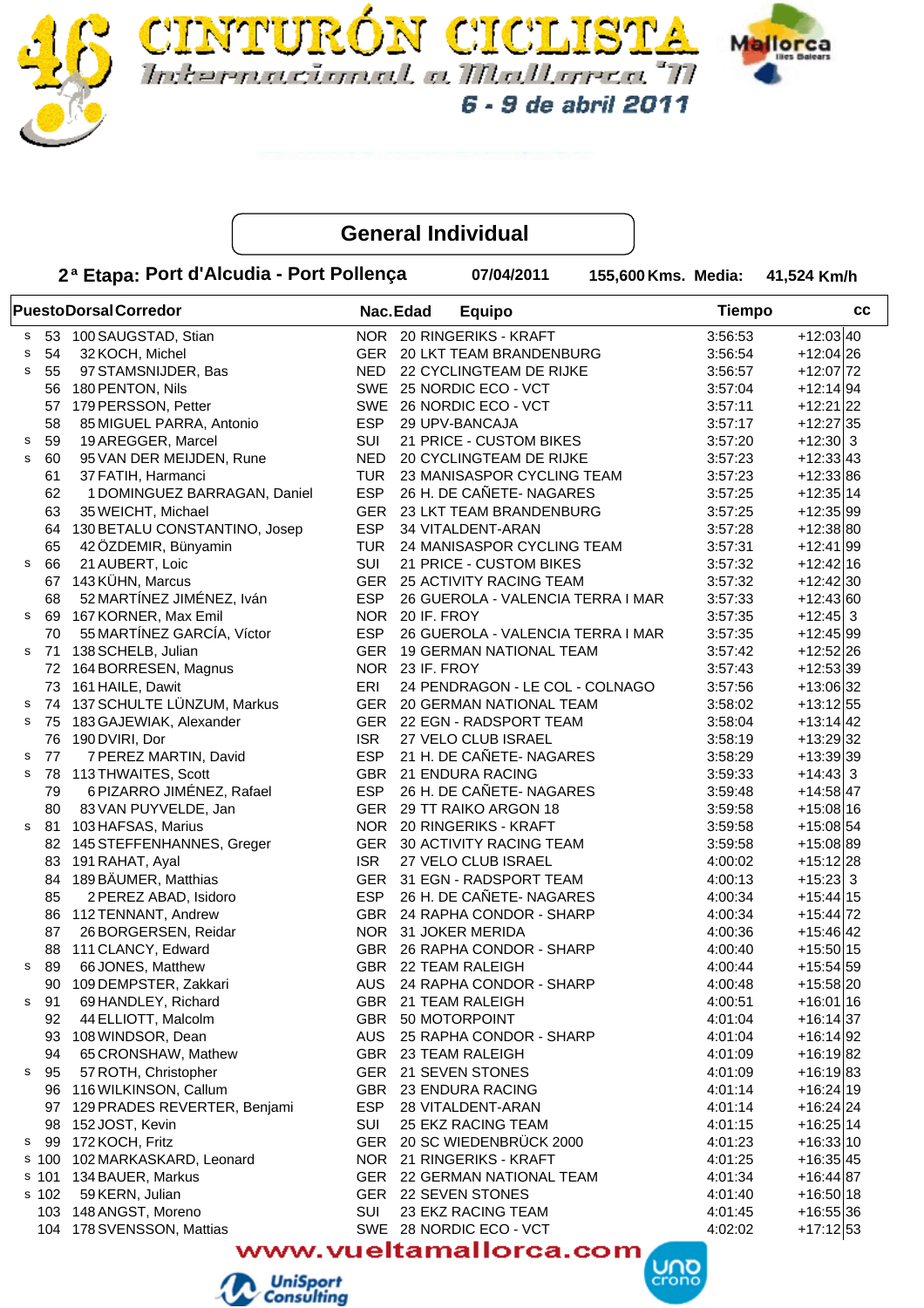



FURON CICLI

Internacional a Mallanca "M

6 - 9 de abril 2011

|          | 2ª Etapa: Port d'Alcudia - Port Pollença |            |                 | 07/04/2011                        | 155,600 Kms. Media: |               | 41,524 Km/h  |
|----------|------------------------------------------|------------|-----------------|-----------------------------------|---------------------|---------------|--------------|
|          | <b>PuestoDorsalCorredor</b>              | Nac.Edad   |                 | <b>Equipo</b>                     |                     | <b>Tiempo</b> | cc           |
|          | 105 194 KIVETZ, Gil                      | <b>ISR</b> |                 | 35 VELO CLUB ISRAEL               |                     | 4:02:21       | $+17:31$ 26  |
| В<br>106 | 8 MUNTANER JUANEDA, David                | <b>ESP</b> |                 | 28 TOYOTA METAL BLINDS            |                     | 4:03:41       | $+18:51 98$  |
| 107      | 67 PARNES, Ryan                          | <b>USA</b> |                 | 27 TEAM RALEIGH                   |                     | 4:03:49       | $+18:59 55$  |
| 108      | 51 PACHECO TORRES, Francisco J           | <b>ESP</b> |                 | 29 GUEROLA - VALENCIA TERRA I MAR |                     | 4:03:53       | $+19:03 37$  |
| s 109    | 56 VELASCO BERNUZ, Raul                  | <b>ESP</b> |                 | 21 GUEROLA - VALENCIA TERRA I MAR |                     | 4:03:59       | $+19:09 80$  |
| 110      | 53 DÍAZ BUJ, Iván                        | <b>ESP</b> |                 | 29 GUEROLA - VALENCIA TERRA I MAR |                     | 4:04:05       | $+19:15$ 48  |
| В<br>111 | 75 MAS FERRER, Pedro                     | <b>ESP</b> |                 | 36 BICICLETAS CALDENTEY           |                     | 4:04:05       | $+19:15$ 95  |
| 112      | 93 VERMEULEN, Jeff                       | <b>NED</b> |                 | 23 CYCLINGTEAM DE RIJKE           |                     | 4:04:06       | $+19:16$  26 |
| 113      | 41 PODGORNIK, Dean                       | <b>SLO</b> |                 | 32 MANISASPOR CYCLING TEAM        |                     | 4:04:08       | $+19:18$ 57  |
| 114      | 30 BARTKO, Robert                        |            |                 | GER 36 LKT TEAM BRANDENBURG       |                     | 4:04:09       | $+19:19$ 73  |
|          | 115 119 HAYLES, Robert                   |            |                 | GBR 38 ENDURA RACING              |                     | 4:04:14       | $+19:24 20$  |
| s 116    | 173 MUELLER, Phillip                     |            |                 | GER 20 SC WIEDENBRÜCK 2000        |                     | 4:04:17       | $+19:27 87$  |
| 117      | 20 KALT, Lukas                           | <b>SUI</b> |                 | 24 PRICE - CUSTOM BIKES           |                     | 4:04:18       | $+19:28$  29 |
| 118      | 82 TOLLES, Joachim                       |            |                 | GER 25 TT RAIKO ARGON 18          |                     | 4:04:18       | $+19:28$ 58  |
| Bs 119   | 14 TORRES BARCELO, Albert                | <b>ESP</b> |                 | 21 TOYOTA METAL BLINDS            |                     | 4:04:23       | $+19:33 92$  |
| 120      | 80 HASSINK, Arne                         | <b>NED</b> |                 | 27 TT RAIKO ARGON 18              |                     | 4:04:25       | $+19:35 55$  |
| 121      | 54 RUIZ CUBILLO, José Luis               | <b>ESP</b> |                 | 28 GUEROLA - VALENCIA TERRA I MAR |                     | 4:04:26       | $+19:36$ 6   |
| В<br>122 | 90 CRESPI RAMOS, Daniel                  | <b>ESP</b> |                 | 26 UPV-BANCAJA                    |                     | 4:04:27       | $+19:37$ 33  |
| 123      | 175 SIEVERS, Holger                      |            |                 | GER 43 SC WIEDENBRÜCK 2000        |                     | 4:04:28       | $+19:38$ 57  |
| s 124    | 101 GORNES, Daniel Slatto                | <b>NOR</b> |                 | 20 RINGERIKS - KRAFT              |                     | 4:04:28       | $+19:38 67$  |
| s 125    | 92 KRAUWEL, Bas                          | <b>NED</b> |                 | 20 CYCLINGTEAM DE RIJKE           |                     | 4:04:30       | $+19:40$ 17  |
| s 126    | 98 VREUGDENHIL, Stefan                   | <b>NED</b> |                 | 22 CYCLINGTEAM DE RIJKE           |                     | 4:04:30       | $+19:40$ 92  |
| s 127    | 104 FLOTTEN, Audun Brekke                |            |                 | NOR 21 RINGERIKS - KRAFT          |                     | 4:04:34       | $+19:44$ 7   |
| 128      | 31 HEIDER, Johannes                      |            |                 | GER 24 LKT TEAM BRANDENBURG       |                     | 4:04:36       | $+19:46$  19 |
| B 129    |                                          |            |                 |                                   |                     |               |              |
|          | 76 PINTO, Manuel S                       | ARG        |                 | 35 BICICLETAS CALDENTEY           |                     | 4:04:39       | $+19:49$ 59  |
|          | s 130 165 ORSET, Jonas                   |            | NOR 21 IF. FROY |                                   |                     | 4:04:42       | $+19:52 48$  |
| s 131    | 62 KNAUER, Florenz                       |            |                 | GER 22 SEVEN STONES               |                     | 4:04:43       | $+19:53 24$  |
| B 132    | 71 AMER PASTOR, Sebastian                | ESP        |                 | 25 BICICLETAS CALDENTEY           |                     | 4:04:44       | $+19:54$ 18  |
| s 133    | 63 PFEIFER, Ron                          | GER        |                 | 20 SEVEN STONES                   |                     | 4:04:47       | $+19:57$ 2   |
| s 134    | 29 BARKSCHAT, Tobias                     | GER        |                 | 20 LKT TEAM BRANDENBURG           |                     | 4:04:48       | $+19:58 37$  |
| 135      | 141 HOFBAUER, Rolf                       |            |                 | GER 25 ACTIVITY RACING TEAM       |                     | 4:04:49       | +19:59 30    |
| s 136    | 135 EYRING, Andy                         |            |                 | GER 22 GERMAN NATIONAL TEAM       |                     | 4:04:50       | $+20:00$  22 |
| 137      | 70 KIPLING, Matthew                      | <b>GBR</b> |                 | 29 TEAM RALEIGH                   |                     | 4:04:50       | $+20:00 65$  |
| s 138    | 170 KLEMME, Daniel                       |            |                 | GER 20 SC WIEDENBRÜCK 2000        |                     | 4:04:50       | $+20:00 68$  |
| s 139    | 61 JOHR, Olivier                         |            |                 | GER 22 SEVEN STONES               |                     | 4:04:50       | $+20:00 78$  |
|          | s 140 139 BÖHM GRÄBER, Wenzel            |            |                 | GER 19 GERMAN NATIONAL TEAM       |                     | 4:04:51       | $+20:01$ 68  |
|          | 141 169 KLEMME, Dennis                   |            |                 | GER 23 SC WIEDENBRÜCK 2000        |                     | 4:04:52       | $+20:02$ 23  |
| 142      | 33 MEIER, Tino                           |            |                 | GER 24 LKT TEAM BRANDENBURG       |                     | 4:04:54       | $+20:04$ 12  |
| 143      | 18 RUTISHAUSER, Andreas                  | SUI        |                 | 44 PRICE - CUSTOM BIKES           |                     | 4:04:54       | $+20:04$ 54  |
| B 144    | 13 BATLE CAIMARI, Juan                   | ESP        |                 | 24 TOYOTA METAL BLINDS            |                     | 4:04:56       | $+20:06$ 58  |
|          | s 145 140 STRECKER, Fabian               |            |                 | GER 21 GERMAN NATIONAL TEAM       |                     | 4:05:00       | $+20:10 48$  |
|          | s 146 166 EKELI, Eivind                  |            | NOR 22 IF. FROY |                                   |                     | 4:05:01       | $+20:11 33$  |
|          | 147 186 KLESSA, Tim                      |            |                 | GER 24 EGN - RADSPORT TEAM        |                     | 4:05:04       | $+20:14 75$  |
| B 148    | 122 PERRYMAN, Jason                      | BAR        |                 | 24 GRUPO FONTANET                 |                     | 4:05:04       | $+20:14 77$  |
|          | 149 142 HORSTMAN, Simon                  |            |                 | GER 31 ACTIVITY RACING TEAM       |                     | 4:05:07       | $+20:17$ 45  |
|          | s 150 163 LANDA, Knut                    |            | NOR 21 IF. FROY |                                   |                     | 4:05:07       | $+20:17$ 68  |
|          | s 151 193 COHEN, Noam                    | ISR.       |                 | 21 VELO CLUB ISRAEL               |                     | 4:05:09       | $+20:19$ 43  |
|          | 152 149 CONRAD, Luca                     | SUI        |                 | 23 EKZ RACING TEAM                |                     | 4:05:12       | +20:22 7     |
|          | 153 185 FASTRING, Boris                  |            |                 | GER 35 EGN - RADSPORT TEAM        |                     | 4:05:20       | $+20:30$ 3   |
|          | s 154 187 LOOS, Tobias                   |            |                 | GER 20 EGN - RADSPORT TEAM        |                     | 4:05:24       | $+20:34 26$  |
| Bs 155   | 73 MARIN MAYOL, Juan                     | ESP        |                 | 21 BICICLETAS CALDENTEY           |                     | 4:05:30       | $+20:40 50$  |
| s 156    | 192 SPEKTOR, Ori                         | <b>ISR</b> |                 | 20 VELO CLUB ISRAEL               |                     | 4:05:33       | $+20:43 67$  |



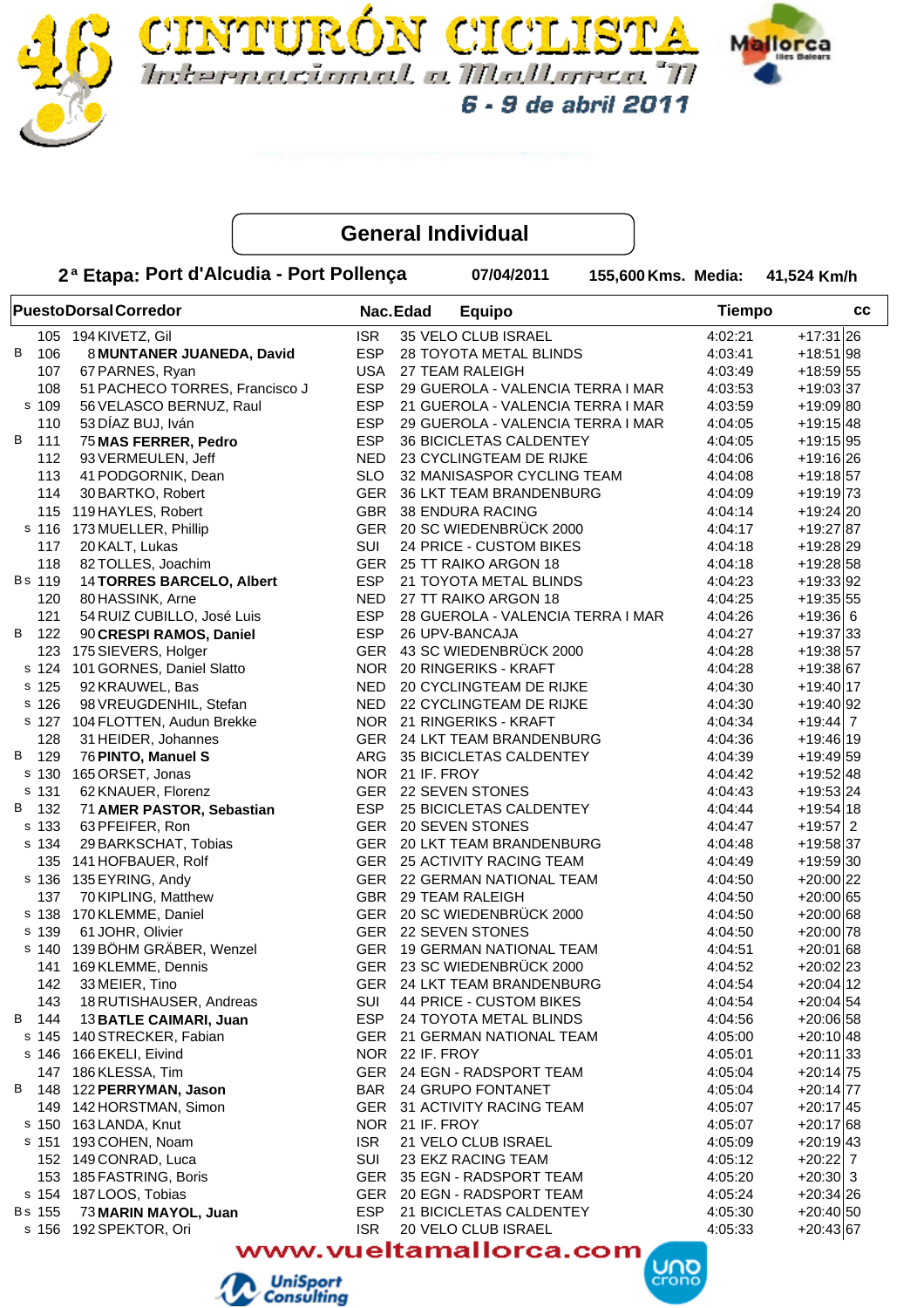



6 - 9 de abril 2011

**PuestoDorsalCorredor Example 20 and Series PuestoDorsalCorredor Equipo 2ª Etapa: Port d'Alcudia - Port Pollença 07/04/2011 Media: Km/h Tiempo 155,600 Kms. Media: Nac.Edad cc** s 157 VITALDENT-ARAN 131 NADAL MAGRINYA, Josep ESP 20 47 4:05:35 +20:45 158 144 ANSCHÜTZ, Patrik GER 30 ACTIVITY RACING TEAM 4:05:38 +20:48 15 159 EGN - RADSPORT TEAM 188SYDLIK, Tobias GER 25 84 4:05:41 +20:51 160 PERMOZLEY, Jonathan **160 COV CONTAGON - LE COL - COLNAGO** 157 MOZLEY, Jonathan 167 4:09:43 161 89 MORA VEDRI, Sebastián ESP 23 UPV-BANCAJA 4:11:07 +26:17 55 162 158 OPIE, Chris Chris Chris CHR 24 PENDRAGON - LE COL - COLNAGO 4:11:16 +26:26 17 Bs 163 121 **GONZALVEZ LLITERAS, Salvador** ESP 19 GRUPO FONTANET 4:11:34 +26:44 +26:44 + 7 s 164 PENDRAGON - LE COL - COLNAGO 160 MARTÍN, Jake GBR 19 43 4:11:36 +26:46 165 12 BERNAL ROSIQUE, Pablo Aitor ESP 25 TOYOTA METAL BLINDS 4:11:47 +26:57 28 B 166 123 **QUETGLAS RIERA, Bartolomeu** ESP 52 GRUPO FONTANET 4:11:52 +27:02 95 B 167 72 **ARTIGUES RAMIS, Francesc** ESP 29 BICICLETAS CALDENTEY 4:11:54 +27:04 4 s 168 171 KOEHLER, Falko GER 20 SC WIEDENBRÜCK 2000 4:12:05 +27:15 11 B s 169 124 **SOTO MANRESA, Miguel ESP** 21 GRUPO FONTANET 4:12:11 +27:21 30 B s 170 132 LOPEZ LLULL, Jose M **ESP 20 VITALDENT-ARAN** 4:12:29 +27:39 54 171 5 RODRÍGUEZ CAMPOS, Diego ESP 31 H. DE CAÑETE- NAGARES 4:12:49 +27:59 44 Bs 172 126 **TUR YERN, Aitor ESP 20 GRUPO FONTANET** 4:12:50 +28:00 93 s 173 147 STEFFEN, Beck GER 21 ACTIVITY RACING TEAM 4:13:01 +28:11 3 s 174 177 ANDERSSON, Mats SWE 21 NORDIC ECO - VCT 4:17:16 +32:26 29

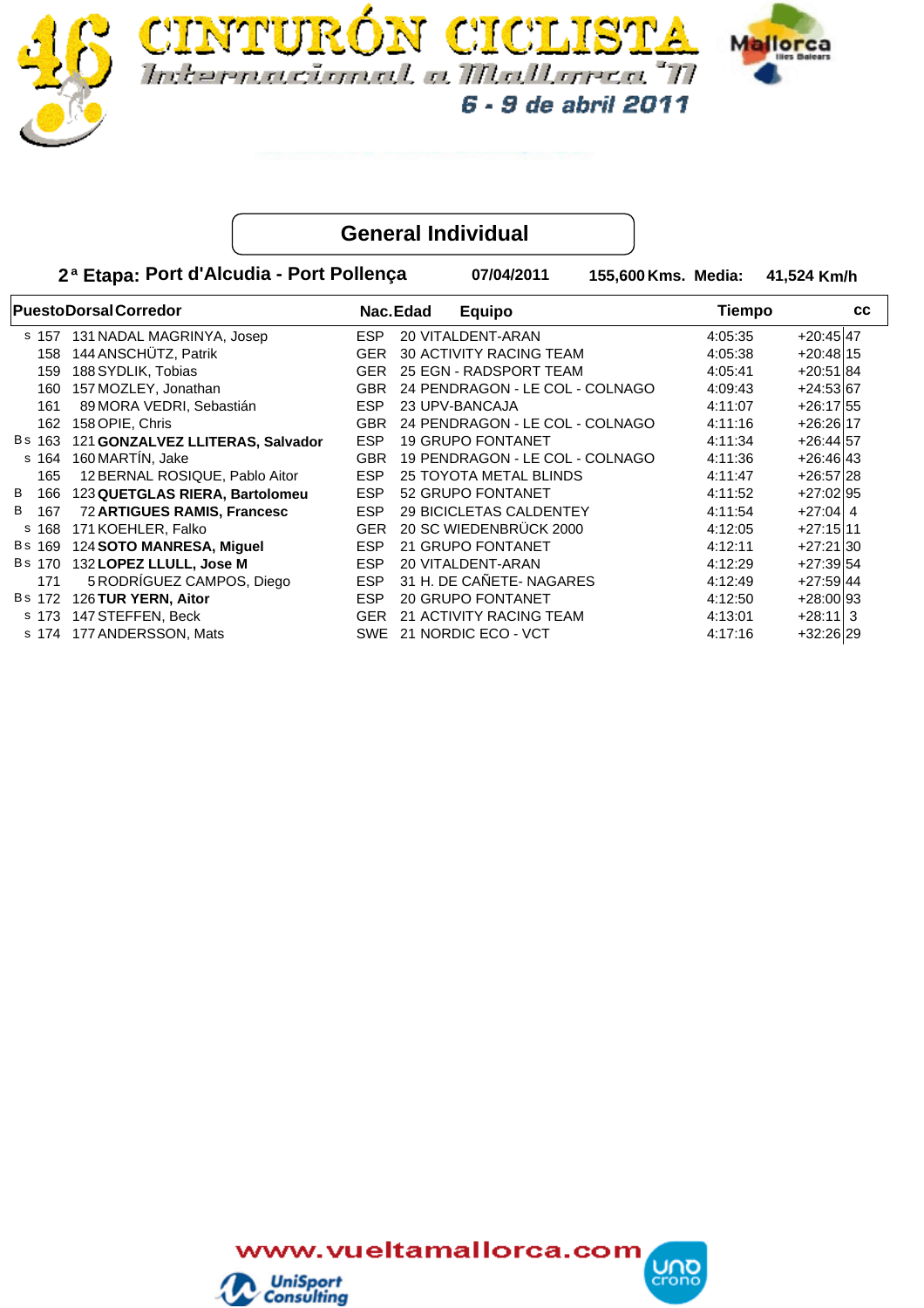

# **Clasificación por Equipos**

DN CICI

rmacional a Mallanea "N

 $E$  . A do chail 2011

| 2 <sup>a</sup> Etapa:  |            | Port d'Alcudia - Port Pollença               | 07/04/2011  |               |         |  |
|------------------------|------------|----------------------------------------------|-------------|---------------|---------|--|
|                        |            | Equipos de la Etapa                          |             |               |         |  |
|                        |            | Puesto Código Equipo                         | <b>País</b> | <b>Tiempo</b> |         |  |
| 1                      | <b>MNS</b> | MANISASPOR CYCLING TEAM                      | <b>TUR</b>  | 10:54:31      |         |  |
| $\overline{c}$         | <b>TJM</b> | <b>JOKER MERIDA</b>                          | <b>NOR</b>  | 10:54:31      | m.t.    |  |
| 3                      | EDR        | <b>ENDURA RACING</b>                         | <b>GBR</b>  | 10:54:31      | m.t.    |  |
| 4                      | <b>MPT</b> | <b>MOTORPOINT</b>                            | <b>GBR</b>  | 10:55:37      | 01:06   |  |
| 5                      | EKZ        | <b>EKZ RACING TEAM</b>                       | SUI         | 10:58:29      | 03:58   |  |
| 6                      | <b>TTR</b> | TT RAIKO ARGON 18                            | <b>GER</b>  | 10:58:29      | 03:58   |  |
| $\overline{7}$         | <b>PCB</b> | <b>PRICE - CUSTOM BIKES</b>                  | SUI         | 11:01:21      | 06:50   |  |
| 8                      | <b>UPV</b> | UPV-BANCAJA                                  | <b>ESP</b>  | 11:01:21      | 06:50   |  |
| 9                      | <b>RCS</b> | RAPHA CONDOR - SHARP                         | <b>GBR</b>  | 11:01:21      | 06:50   |  |
| 10                     | PEN        | PENDRAGON - LE COL - COLNAGO                 | <b>GBR</b>  | 11:06:06      | 11:35   |  |
| 11                     | <b>RIJ</b> | <b>CYCLINGTEAM DE RIJKE</b>                  | <b>NED</b>  | 11:08:58      | 14:27   |  |
|                        | 12 NAR     | VITALDENT-ARAN                               | <b>ESP</b>  | 11:08:58      | 14:27   |  |
|                        | 13 RAL     | <b>TEAM RALEIGH</b>                          | <b>GBR</b>  | 11:12:46      | 18:15   |  |
|                        | 14 GVT     | GUEROLA - VALENCIA TERRA I MAR               | <b>ESP</b>  |               | 18:18   |  |
|                        |            |                                              | SWE         | 11:12:49      |         |  |
| 15                     | <b>NOR</b> | NORDIC ECO - VCT                             |             | 11:12:55      | 18:24   |  |
|                        | 16 IFF     | IF. FROY                                     | <b>NOR</b>  | 11:16:35      | 22:04   |  |
|                        | 17 ACT     | <b>ACTIVITY RACING TEAM</b>                  | <b>GER</b>  | 11:18:19      | 23:48   |  |
| 18                     | <b>KRA</b> | RINGERIKS - KRAFT                            | <b>NOR</b>  | 11:18:57      | 24:26   |  |
| 19                     | GER        | <b>GERMAN NATIONAL TEAM</b>                  | <b>GER</b>  | 11:23:16      | 28:45   |  |
|                        | 20 LKT     | LKT TEAM BRANDENBURG                         | <b>GER</b>  | 11:24:28      | 29:57   |  |
| 21                     | <b>NAG</b> | H. DE CAÑETE- NAGARES                        | <b>ESP</b>  | 11:26:40      | 32:09   |  |
|                        | 22 WIE     | SC WIEDENBRÜCK 2000                          | <b>GER</b>  | 11:27:22      | 32:51   |  |
| 23                     | <b>TSS</b> | <b>SEVEN STONES</b>                          | <b>GER</b>  | 11:29:55      | 35:24   |  |
|                        | 24 VCI     | <b>VELO CLUB ISRAEL</b>                      | <b>ISR</b>  | 11:30:28      | 35:57   |  |
| 25                     | SAN        | <b>BICICLETAS CALDENTEY</b>                  | <b>ESP</b>  | 11:30:33      | 36:02   |  |
| 26                     | EGN        | EGN - RADSPORT TEAM                          | <b>GER</b>  | 11:33:30      | 38:59   |  |
|                        | 27 TOY     | <b>TOYOTA METAL BLINDS</b>                   | <b>ESP</b>  | 11:45:09      | 50:38   |  |
| 28                     | <b>GFO</b> | <b>GRUPO FONTANET</b>                        | <b>ESP</b>  | 11:59:15      | 1:04:44 |  |
| <b>General Equipos</b> |            |                                              |             |               |         |  |
|                        |            | <b>Puesto Código Equipo</b>                  | <b>País</b> | <b>Tiempo</b> |         |  |
| $\mathbf{1}$           | <b>EDR</b> | <b>ENDURA RACING</b>                         | <b>GBR</b>  | 11:20:45      |         |  |
| $\overline{2}$         | <b>TJM</b> | <b>JOKER MERIDA</b>                          | <b>NOR</b>  | 11:20:52      | 07      |  |
|                        |            |                                              |             |               |         |  |
| 3                      | <b>MPT</b> | <b>MOTORPOINT</b><br>MANISASPOR CYCLING TEAM | <b>GBR</b>  | 11:21:36      | 51      |  |
| 4                      | <b>MNS</b> |                                              | <b>TUR</b>  | 11:21:52      | 01:07   |  |
| 5                      | <b>TTR</b> | TT RAIKO ARGON 18                            | <b>GER</b>  | 11:26:12      | 05:27   |  |
| 6                      | EKZ        | <b>EKZ RACING TEAM</b>                       | SUI         | 11:26:29      | 05:44   |  |
|                        | 7 RCS      | RAPHA CONDOR - SHARP                         | <b>GBR</b>  | 11:27:47      | 07:02   |  |
| 8                      | <b>PCB</b> | <b>PRICE - CUSTOM BIKES</b>                  | SUI         | 11:28:37      | 07:52   |  |
|                        | 9 UPV      | UPV-BANCAJA                                  | <b>ESP</b>  | 11:28:46      | 08:01   |  |
| 10                     | PEN        | PENDRAGON - LE COL - COLNAGO                 | <b>GBR</b>  | 11:33:27      | 12:42   |  |
| 11                     | <b>RIJ</b> | <b>CYCLINGTEAM DE RIJKE</b>                  | <b>NED</b>  | 11:35:41      | 14:56   |  |
|                        | 12 NAR     | VITALDENT-ARAN                               | <b>ESP</b>  | 11:36:17      | 15:32   |  |
|                        | 13 GVT     | GUEROLA - VALENCIA TERRA I MAR               | <b>ESP</b>  | 11:38:56      | 18:11   |  |
|                        | 14 RAL     | <b>TEAM RALEIGH</b>                          | <b>GBR</b>  | 11:39:23      | 18:38   |  |
| 15                     | <b>NOR</b> | NORDIC ECO - VCT                             | SWE         | 11:39:42      | 18:57   |  |
|                        | 16 IFF     | IF. FROY                                     | <b>NOR</b>  | 11:45:24      | 24:39   |  |
|                        | 17 KRA     | RINGERIKS - KRAFT                            | <b>NOR</b>  | 11:45:53      | 25:08   |  |
|                        | 18 ACT     | <b>ACTIVITY RACING TEAM</b>                  | <b>GER</b>  | 11:46:27      | 25:42   |  |
|                        | 19 LKT     | LKT TEAM BRANDENBURG                         | <b>GER</b>  | 11:51:00      | 30:15   |  |
|                        | 20 GER     | <b>GERMAN NATIONAL TEAM</b>                  | <b>GER</b>  | 11:52:07      | 31:22   |  |
|                        | 21 NAG     | H. DE CAÑETE- NAGARES                        | <b>ESP</b>  | 11:54:53      | 34:08   |  |
|                        | 22 WIE     | SC WIEDENBRÜCK 2000                          | <b>GER</b>  | 11:55:20      | 34:35   |  |
| 23                     | <b>TSS</b> | <b>SEVEN STONES</b>                          | <b>GER</b>  | 11:58:28      | 37:43   |  |
|                        | 24 SAN     | <b>BICICLETAS CALDENTEY</b>                  | <b>ESP</b>  | 11:58:52      | 38:07   |  |
|                        | 25 VCI     | <b>VELO CLUB ISRAEL</b>                      | <b>ISR</b>  | 12:00:19      | 39:34   |  |
|                        | 26 EGN     | EGN - RADSPORT TEAM                          | <b>GER</b>  | 12:03:21      | 42:36   |  |
|                        | 27 TOY     | TOYOTA METAL BLINDS                          | <b>ESP</b>  | 12:12:32      | 51:47   |  |

www.vueltamallorca.com **UND** 

28 GFO GRUPO FONTANET **GEOGY CONTANET** ESP 12:28:07 1:07:22

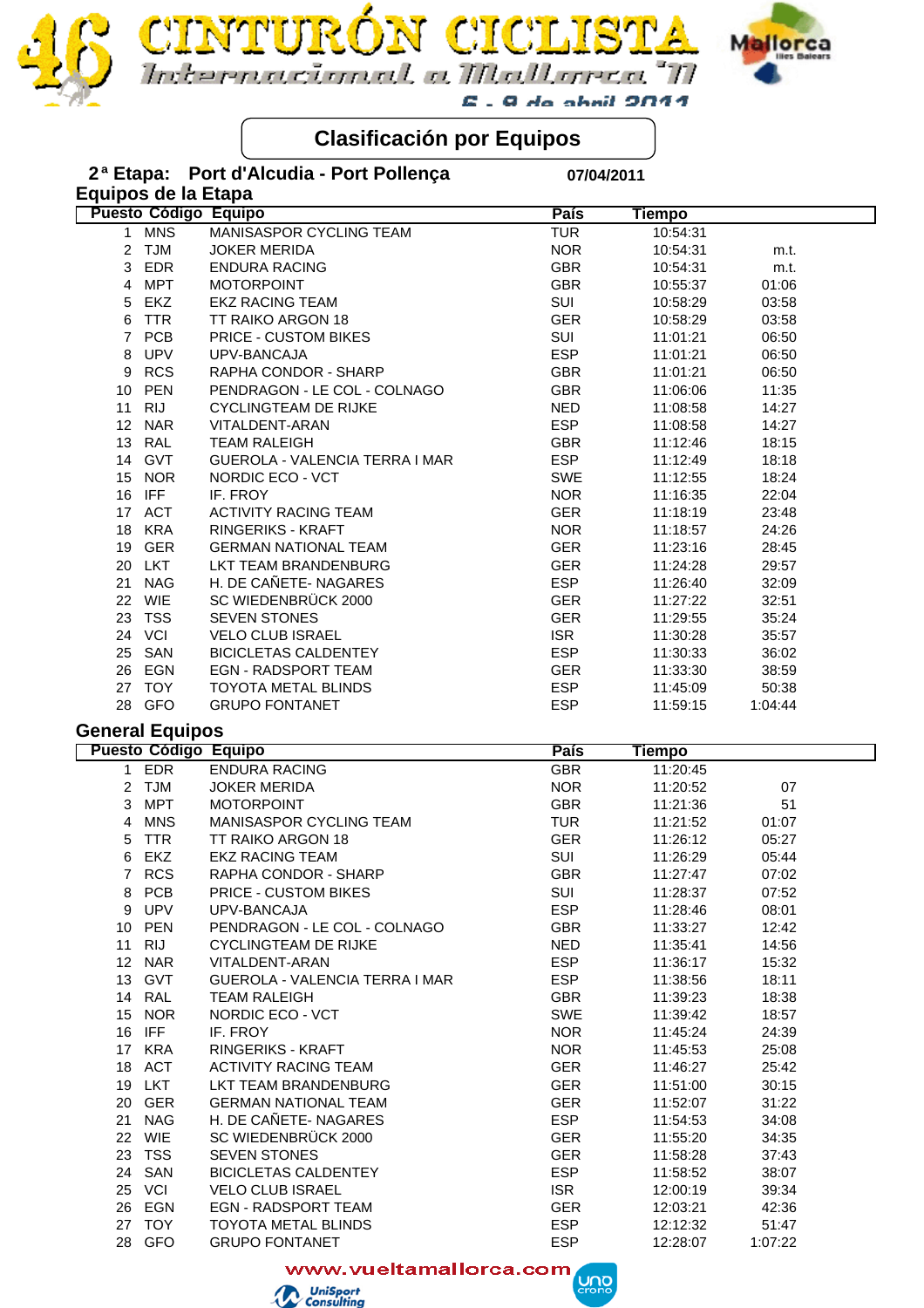





## **Regularidad**

#### **2 Port d'Alcudia - Port Pollença ª Etapa: 07/04/2011**

### **Regularidad Etapa**

| <b>PuestoDorsal</b> | <b>Corredor</b>                | <b>País</b> | Equipo                         | <b>Puntos</b> |
|---------------------|--------------------------------|-------------|--------------------------------|---------------|
| 1                   | 115 CAMAÑO ORTUZAR, Iker       | <b>ESP</b>  | <b>ENDURA RACING</b>           | 25            |
| 2                   | 40 VALJAVEC, Tadej             | <b>SLO</b>  | MANISASPOR CYCLING TEAM        | 20            |
| 3                   | 23 WILMANN, Frederik           | <b>NOR</b>  | <b>JOKER MERIDA</b>            | 16            |
| 4                   | 50 BELDA MIRA, Jose            | <b>ESP</b>  | GUEROLA - VALENCIA TERRA I MAR | 14            |
| 5                   | 117 CLARKE, David              | <b>GBR</b>  | <b>ENDURA RACING</b>           | 12            |
| 6                   | 43 BIBBY, lan                  | <b>GBR</b>  | <b>MOTORPOINT</b>              | 10            |
|                     | 176 ANDERSSON, Lars            | SWE         | NORDIC ECO - VCT               | 9             |
| 8                   | 38 CANECKY, Marek              | <b>SVK</b>  | MANISASPOR CYCLING TEAM        | 8             |
| 9                   | 48 BIALOBLOCKI, Marcin         | <b>POL</b>  | <b>MOTORPOINT</b>              |               |
| 10                  | 153 KUENZLI, Raymond           | <b>SUI</b>  | <b>EKZ RACING TEAM</b>         | 6             |
| 11                  | 24 REMME, Stian                | NOR.        | <b>JOKER MERIDA</b>            | 5             |
| 12                  | 159 MCLAUGHLIN, James          | <b>GBR</b>  | PENDRAGON - LE COL - COLNAGO   |               |
| 13                  | 78 BELKA, Mathias              | <b>GER</b>  | TT RAIKO ARGON 18              | 3             |
| 14                  | 88 MARQUEZ CANALES, Florentino | ESP         | UPV-BANCAJA                    | 2             |
| 15                  | 94 DIJKXHOORN, Rikke           | NED         | <b>CYCLINGTEAM DE RIJKE</b>    |               |

#### **General de la Regularidad**

| <b>Corredor</b> | <b>País</b>                                                                                                                                                                                                                                                                                                                                                                                                                                                                                                                                                                                                 | <b>Equipo</b>                  | <b>Puntos</b>             |
|-----------------|-------------------------------------------------------------------------------------------------------------------------------------------------------------------------------------------------------------------------------------------------------------------------------------------------------------------------------------------------------------------------------------------------------------------------------------------------------------------------------------------------------------------------------------------------------------------------------------------------------------|--------------------------------|---------------------------|
|                 | <b>ESP</b>                                                                                                                                                                                                                                                                                                                                                                                                                                                                                                                                                                                                  | GUEROLA - VALENCIA TERRA I MAR | 39                        |
|                 | <b>ESP</b>                                                                                                                                                                                                                                                                                                                                                                                                                                                                                                                                                                                                  | ENDURA RACING                  | 39                        |
|                 | <b>GBR</b>                                                                                                                                                                                                                                                                                                                                                                                                                                                                                                                                                                                                  | <b>MOTORPOINT</b>              | 30                        |
|                 | <b>NOR</b>                                                                                                                                                                                                                                                                                                                                                                                                                                                                                                                                                                                                  | <b>JOKER MERIDA</b>            | 20                        |
|                 | <b>SLO</b>                                                                                                                                                                                                                                                                                                                                                                                                                                                                                                                                                                                                  | MANISASPOR CYCLING TEAM        | 20                        |
|                 | <b>POL</b>                                                                                                                                                                                                                                                                                                                                                                                                                                                                                                                                                                                                  | <b>MOTORPOINT</b>              | 19                        |
|                 | GER                                                                                                                                                                                                                                                                                                                                                                                                                                                                                                                                                                                                         | LKT TEAM BRANDENBURG           | 16                        |
|                 | GBR                                                                                                                                                                                                                                                                                                                                                                                                                                                                                                                                                                                                         | <b>ENDURA RACING</b>           | 12                        |
|                 | ESP                                                                                                                                                                                                                                                                                                                                                                                                                                                                                                                                                                                                         | <b>TOYOTA METAL BLINDS</b>     | 10                        |
|                 | <b>SWE</b>                                                                                                                                                                                                                                                                                                                                                                                                                                                                                                                                                                                                  | NORDIC ECO - VCT               | 9                         |
|                 | <b>ESP</b>                                                                                                                                                                                                                                                                                                                                                                                                                                                                                                                                                                                                  | VITALDENT-ARAN                 | $\boldsymbol{9}$          |
|                 | <b>SVK</b>                                                                                                                                                                                                                                                                                                                                                                                                                                                                                                                                                                                                  | MANISASPOR CYCLING TEAM        | 8                         |
|                 | GBR                                                                                                                                                                                                                                                                                                                                                                                                                                                                                                                                                                                                         | RAPHA CONDOR - SHARP           | 7                         |
|                 | SUI                                                                                                                                                                                                                                                                                                                                                                                                                                                                                                                                                                                                         | <b>EKZ RACING TEAM</b>         | 6                         |
|                 | <b>NOR</b>                                                                                                                                                                                                                                                                                                                                                                                                                                                                                                                                                                                                  | <b>JOKER MERIDA</b>            | 6                         |
|                 | <b>NOR</b>                                                                                                                                                                                                                                                                                                                                                                                                                                                                                                                                                                                                  | <b>JOKER MERIDA</b>            | 5                         |
|                 | SWE                                                                                                                                                                                                                                                                                                                                                                                                                                                                                                                                                                                                         | NORDIC ECO - VCT               | 5                         |
|                 | GBR                                                                                                                                                                                                                                                                                                                                                                                                                                                                                                                                                                                                         | PENDRAGON - LE COL - COLNAGO   | 4                         |
|                 | GER                                                                                                                                                                                                                                                                                                                                                                                                                                                                                                                                                                                                         | TT RAIKO ARGON 18              | $\ensuremath{\mathsf{3}}$ |
|                 | USA                                                                                                                                                                                                                                                                                                                                                                                                                                                                                                                                                                                                         | <b>TEAM RALEIGH</b>            | $\ensuremath{\mathsf{3}}$ |
|                 | <b>ESP</b>                                                                                                                                                                                                                                                                                                                                                                                                                                                                                                                                                                                                  | UPV-BANCAJA                    | $\overline{c}$            |
|                 | <b>GBR</b>                                                                                                                                                                                                                                                                                                                                                                                                                                                                                                                                                                                                  | RAPHA CONDOR - SHARP           | $\overline{c}$            |
|                 | <b>NED</b>                                                                                                                                                                                                                                                                                                                                                                                                                                                                                                                                                                                                  | <b>CYCLINGTEAM DE RIJKE</b>    | 1                         |
|                 | <b>NOR</b>                                                                                                                                                                                                                                                                                                                                                                                                                                                                                                                                                                                                  | <b>RINGERIKS - KRAFT</b>       |                           |
|                 | <b>PuestoDorsal</b><br>50 BELDA MIRA, Jose<br>115 CAMAÑO ORTUZAR, Iker<br>43 BIBBY, lan<br>23 WILMANN, Frederik<br>40 VALJAVEC, Tadej<br>48 BIALOBLOCKI, Marcin<br>34 SCHAFER, Stefan<br>117 CLARKE, David<br>8 MUNTANER JUANEDA, David<br>176 ANDERSSON, Lars<br>127 ESCOBAR ROURE, Sergi<br>38 CANECKY, Marek<br>112 TENNANT, Andrew<br>153 KUENZLI, Raymond<br>26 BORGERSEN, Reidar<br>24 REMME, Stian<br>181 GINGSJÖ, Alexander<br>159 MCLAUGHLIN, James<br>78 BELKA, Mathias<br>67 PARNES, Ryan<br>88 MARQUEZ CANALES, Florentino<br>111 CLANCY, Edward<br>94 DIJKXHOORN, Rikke<br>100 SAUGSTAD, Stian |                                |                           |

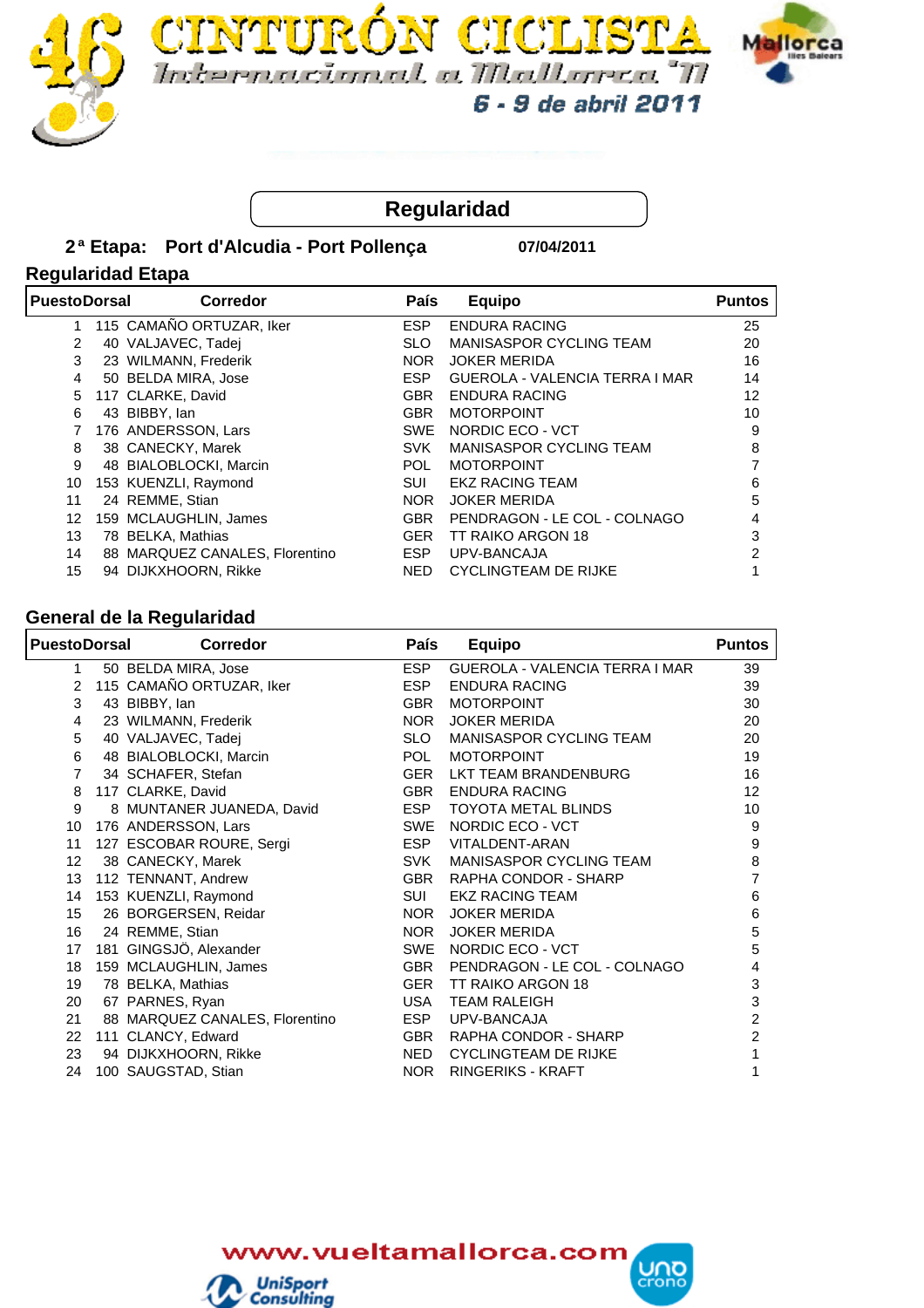

## **Pasos puntuables**

 **2 Port d'Alcudia - Port Pollença ª Etapa: 07/04/2011**

|                        | Montaña de la etapa<br>Patrocina: Del. Pres. per a l'Esport |                                    |                                                  |                                |  |  |
|------------------------|-------------------------------------------------------------|------------------------------------|--------------------------------------------------|--------------------------------|--|--|
| Coll de Sóller         |                                                             | (SEGUNDA)                          | Km.: 77,500                                      |                                |  |  |
| 1                      |                                                             | 39 KASA, Gabor                     | MANISASPOR CYCLING TEAM                          | 10                             |  |  |
| $\overline{2}$         |                                                             | 134 BAUER, Markus                  | <b>GERMAN NATIONAL TEAM</b>                      | $\overline{7}$                 |  |  |
| 3                      |                                                             | 112 TENNANT, Andrew                | RAPHA CONDOR - SHARP                             | 5                              |  |  |
| 4                      |                                                             | 80 HASSINK, Arne                   | TT RAIKO ARGON 18                                | 3                              |  |  |
| 5                      |                                                             | 8 MUNTANER JUANEDA, David          | <b>TOYOTA METAL BLINDS</b>                       | $\overline{2}$                 |  |  |
| 6                      |                                                             | 93 VERMEULEN, Jeff                 | <b>CYCLINGTEAM DE RIJKE</b>                      | 1                              |  |  |
| <b>Coll Puig Major</b> |                                                             | (PRIMERA)                          | Km.: 87,400                                      |                                |  |  |
| 1                      |                                                             | 50 BELDA MIRA, Jose                | GUEROLA - VALENCIA TERRA I MAR                   | 16                             |  |  |
| $\overline{c}$         |                                                             | 23 WILMANN, Frederik               | <b>JOKER MERIDA</b>                              | 12                             |  |  |
| 3                      |                                                             | 40 VALJAVEC, Tadej                 | MANISASPOR CYCLING TEAM                          | 10                             |  |  |
| 4                      |                                                             | 115 CAMAÑO ORTUZAR, Iker           | <b>ENDURA RACING</b>                             | 8                              |  |  |
| 5                      |                                                             | 159 MCLAUGHLIN, James              | PENDRAGON - LE COL - COLNAGO                     | 6                              |  |  |
| 6                      |                                                             | 24 REMME, Stian                    | <b>JOKER MERIDA</b>                              | 4                              |  |  |
| $\overline{7}$         |                                                             | 117 CLARKE, David                  | <b>ENDURA RACING</b>                             | 3                              |  |  |
| 8                      |                                                             | 43 BIBBY, lan                      | <b>MOTORPOINT</b>                                | $\overline{c}$                 |  |  |
| 9                      |                                                             | 78 BELKA, Mathias                  | TT RAIKO ARGON 18                                | 1                              |  |  |
| Metas V. de la etapa   |                                                             |                                    | <b>Patrocina: Loracar</b>                        |                                |  |  |
| <b>Bar Tolo's</b>      |                                                             |                                    | Km.: 11,600                                      |                                |  |  |
| 1                      |                                                             | 93 VERMEULEN, Jeff                 | <b>CYCLINGTEAM DE RIJKE</b>                      | 3                              |  |  |
| $\overline{2}$         | 8                                                           | MUNTANER JUANEDA, David            | <b>TOYOTA METAL BLINDS</b>                       | $\overline{c}$                 |  |  |
| 3                      |                                                             | 134 BAUER, Markus                  | <b>GERMAN NATIONAL TEAM</b>                      | $\mathbf{1}$                   |  |  |
| Consell                |                                                             |                                    | Km.: 52,900                                      |                                |  |  |
| 1                      |                                                             | 93 VERMEULEN, Jeff                 | <b>CYCLINGTEAM DE RIJKE</b>                      | 3                              |  |  |
| $\overline{2}$         | 134                                                         | <b>BAUER, Markus</b>               | <b>GERMAN NATIONAL TEAM</b>                      | $\overline{c}$                 |  |  |
| 3                      |                                                             | 39 KASA, Gabor                     | MANISASPOR CYCLING TEAM                          | 1                              |  |  |
|                        |                                                             | Sprints Especiales de la etapa     | Patrocina: AirEuropa                             |                                |  |  |
| Inca                   |                                                             |                                    | Km.: 42,900                                      |                                |  |  |
| 1                      |                                                             | 80 HASSINK, Arne                   | <b>TT RAIKO ARGON 18</b>                         | 3                              |  |  |
| $\overline{2}$         | 134                                                         | <b>BAUER, Markus</b>               | <b>GERMAN NATIONAL TEAM</b>                      | $\overline{c}$                 |  |  |
|                        |                                                             |                                    |                                                  |                                |  |  |
| 3                      | 39                                                          | KASA, Gabor                        | MANISASPOR CYCLING TEAM                          | 1                              |  |  |
|                        |                                                             |                                    |                                                  |                                |  |  |
| <b>Soller</b>          |                                                             |                                    | Km.: 85,300                                      |                                |  |  |
| $\mathbf{1}$           |                                                             | 39 KASA, Gabor                     | MANISASPOR CYCLING TEAM                          | 3                              |  |  |
| $\overline{2}$<br>3    | 80                                                          | 134 BAUER, Markus<br>HASSINK, Arne | <b>GERMAN NATIONAL TEAM</b><br>TT RAIKO ARGON 18 | $\overline{c}$<br>$\mathbf{1}$ |  |  |